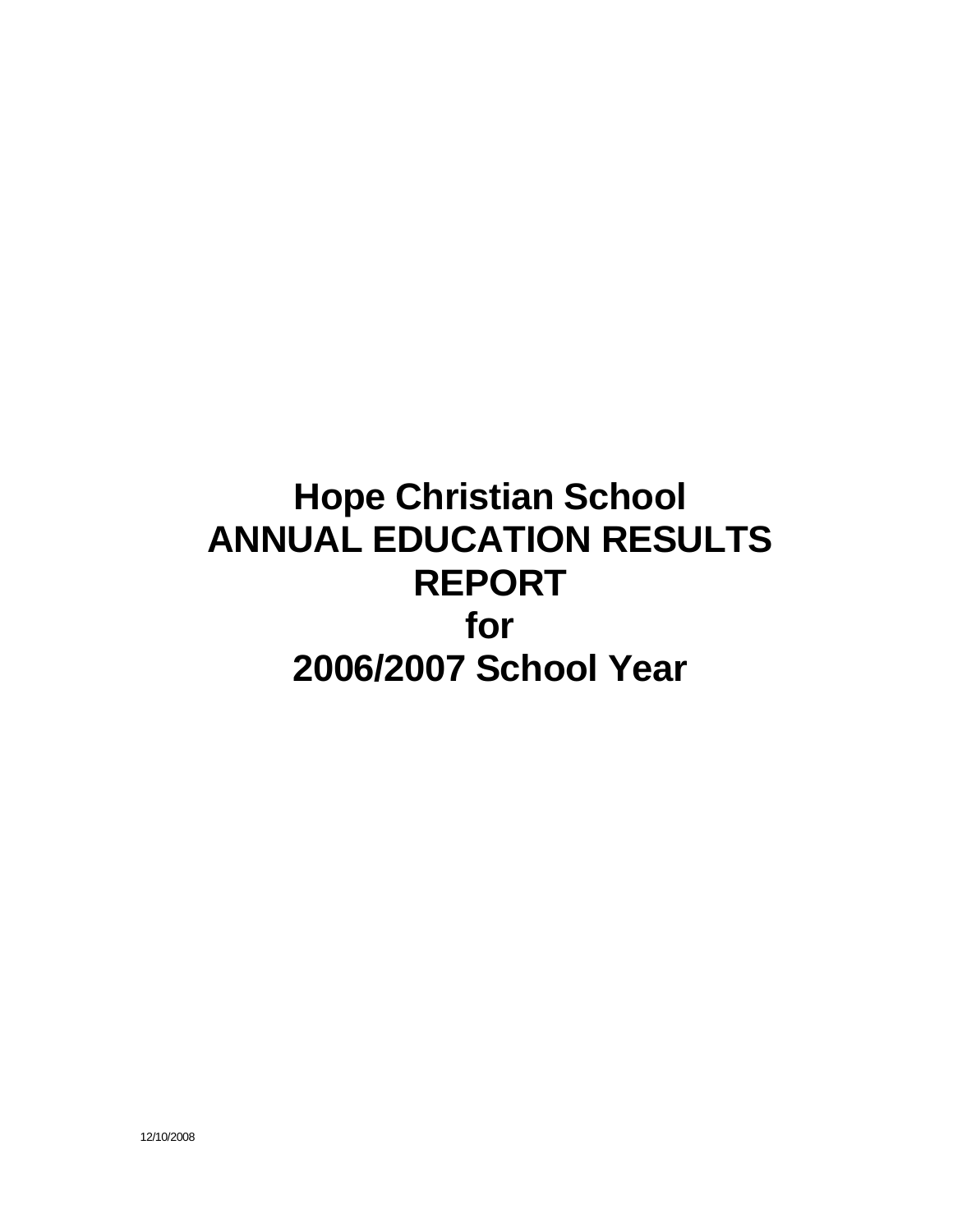# **Requirements and Sample Format for November 2007 AERR for accredited private school authorities**

*The list below and format that follows contain the requirements for the November 2007 AERR. Private school authorities may wish to use this information as a checklist, even if they choose to use a format of their own design. All elements are required, unless otherwise identified.*

#### **Please Note:**

- Consistent with the *Freedom of Information and Protection of Privacy Act,* when the number of students or survey participants in a group is less than six, data must not be reported to protect individual privacy.
- For provincial achievement tests, private school authorities have the option to report results for writers as well as the required cohort results.
- Report comparable provincial results for provincial achievement tests, diploma exams, dropout, high school completion, diploma exam participation, Rutherford scholarship and post-secondary transition rates. The provincial survey results are not comparable to the private school survey results and should not be reported.
- For measures that do not have five years of results, report the available results.

# Requirements

- $\boxtimes$  Message from the Board Chair (optional)
- $\boxtimes$  Accountability Statement: Must be phrased as follows:

The annual education results report for (name of private school authority) for the 2006/07 school year was prepared under the direction of the Private School Board in accordance with the responsibilities under the *School Act* & the *Government Accountability Act*. The Private School Board is committed to using the results in this report, to the best of our abilities, to improve the outcomes for our students. We will use the results to develop sound strategies for our next three-year education plan to ensure that all our students can acquire the knowledge, skills and attitudes they need to be self-reliant, responsible, caring and contributing members of society.

 $\boxtimes$  Publication

Private school authorities must provide their AERR to Lorraine Stewart @ lorraine.stewart@gov.ab.ca by November 30, 2007 by including a web link to the AERR posted on the school authority's web site in an email. If the school authority does not have a website, send the AERR document as an email attachment.

- Indicate how the report was or will be communicated to parents and the public.
- $\boxtimes$  Highlights for 2006/07, including:
	- authority's accomplishments (impact of major activities/strategies), including provincially funded initiatives and programs, (e.g., AISI, SHIP, ECS, home education, as applicable), as well as performance highlights, (results of all required measures)
	- web link to the authority's AISI annual report.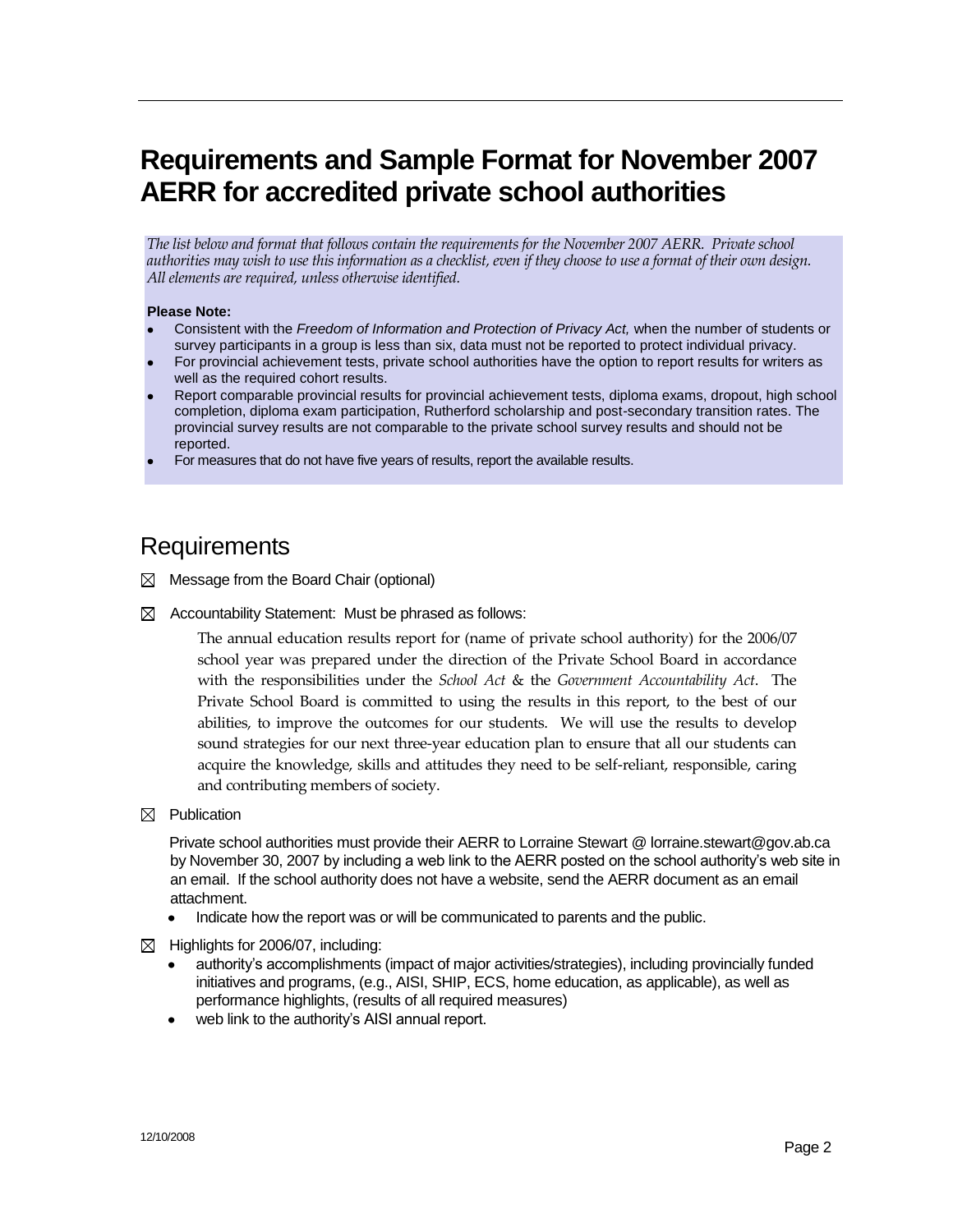- $\boxtimes$  Report the private school's Performance Measure Results from the private school's education plans for 2006/2007 – 2008/09 in relation to the three-year plan (see page 2-5 for the list of required measures). Specifically, for each required measure, report:
	- five most recent years of private school and comparable provincial results as available  $\bullet$ (NOTE: provincial survey results are not comparable to results form private school authority surveys so should not be reported)
	- 2006/07 result in relation to the private school target for that year (if applicable)
	- comment on results, such as contextual information, factors affecting performance and analysis of results
	- for provincial achievement tests and diploma examinations, five years of acceptable and excellence results for each grade and subject, as well as the overall results (all subjects and grades combined); school authorities have the option of reporting results for writers as well as the required reporting of cohort results
	- for high school completion rates, five years of three, four and five-year rates, for high school programs
	- for post-secondary transition rates, five years of four and six-year rates, for high school programs.

Note: Consistent with the *Freedom of Information and Protection of Privacy Act*, when the number of students or survey respondents is fewer than six, results must not be reported to protect individual privacy.

- $\boxtimes$  Future Challenges including areas for improvement and how the authority is/will be addressing these.
- $\boxtimes$  Summary of Financial Results
	- Provide key financial information about the 2006/07 school year, such as significant changes over the prior year, the annual operating surplus or deficit, accumulated operating surplus and capital reserves
	- Include program expenditure information in table or graph format for the primary audience  $\bullet$ parent and other members of the school community
	- Indicate how additional financial information can be accessed, including the 2006/07 Audited Financial Statement.
- $\boxtimes$  Highlights of capital and facilities projects (optional)
	- Provide information for parents and the school community about progress on major school facilities projects, if applicable, focusing on benefits to students, such as improved accommodation of students, enhanced learning opportunities *[which students, programs, schools].*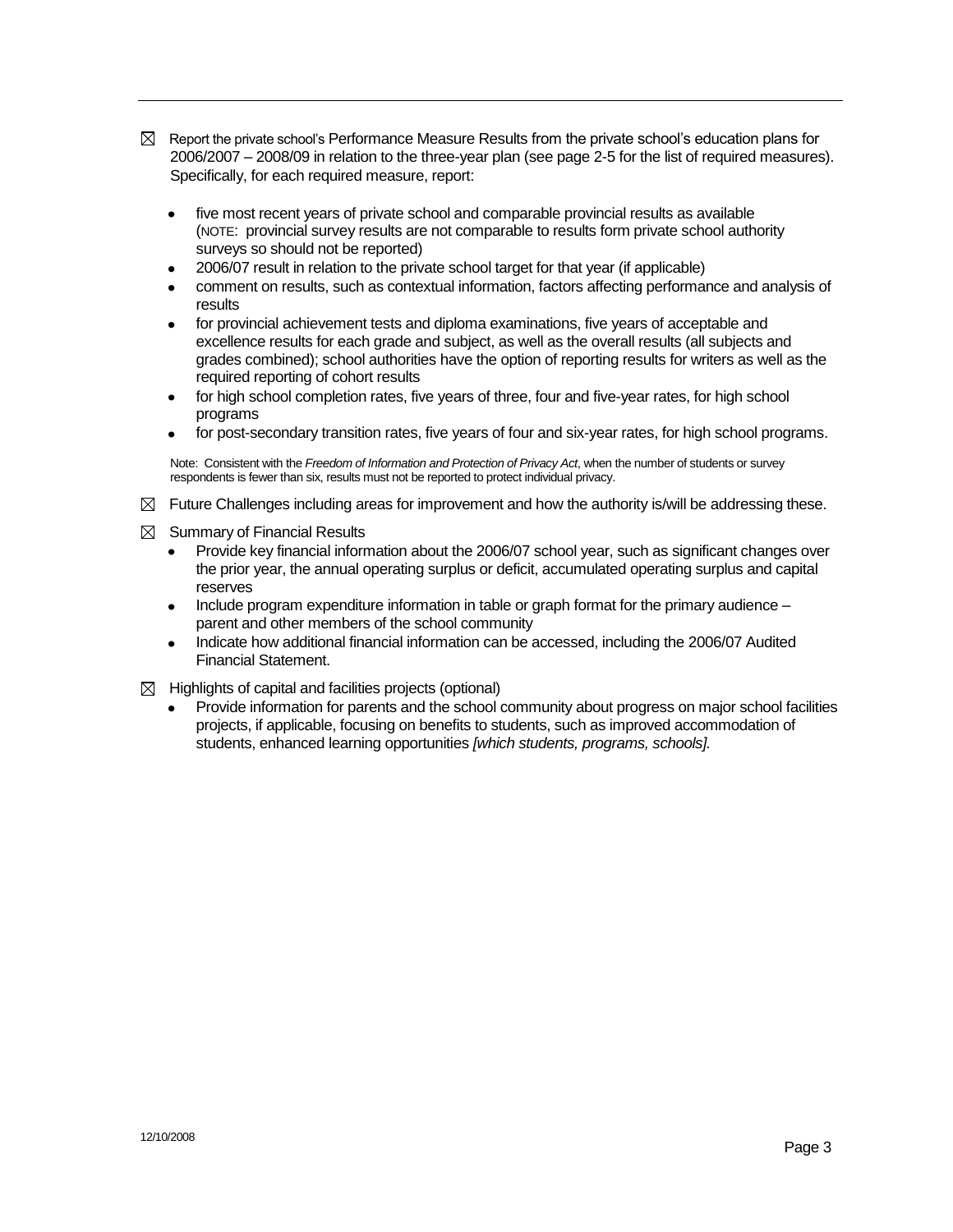#### Message from the Board Chair (optional)

Hope Christian School (H.C.S.) is a private, independent school operating as a mission arm of the Champion Evangelical Free Church. It is our goal at H.C.S. to offer a high quality; Jesus Christ centered education to the attending students. To achieve this goal it is our mandate to use approved Biblical based curriculum and Alberta Distance Learning materials and follow the rules and guidelines set by the Alberta Department of Education, thus enabling our students to obtain an Alberta High School Diploma.

It is our desire that upon completing the student educational time with H.C.S. they will have developed a strong moral character and have achieved a high academic standard. These traits are highly regarded by post secondary education and the work force.

With much prayer, time and energy devoted to daily and future planning, H.C.S. will continue to be accountable to God and thus our government.

#### **PRIVATE SCHOOL AUTHORITY RESPONSIBILITY**

The annual education results report for Hope Christian School for the 2006/07 school year was prepared under the direction of the Private Board in accordance with the responsibilities under the *School Act* and the *Government Accountability Act.* The Private Board is committed to using the results in this report, to the best of our abilities, to improve the outcomes for our students. We will use the results to develop sound strategies for our three-year education plan to ensure that all our students can acquire the knowledge, skills and attitudes they need to be self-reliant, responsible, caring and contributing members of society.

> \_\_\_\_\_\_\_\_\_\_\_\_\_\_\_\_\_\_\_\_\_\_\_\_\_\_ Chairman Signature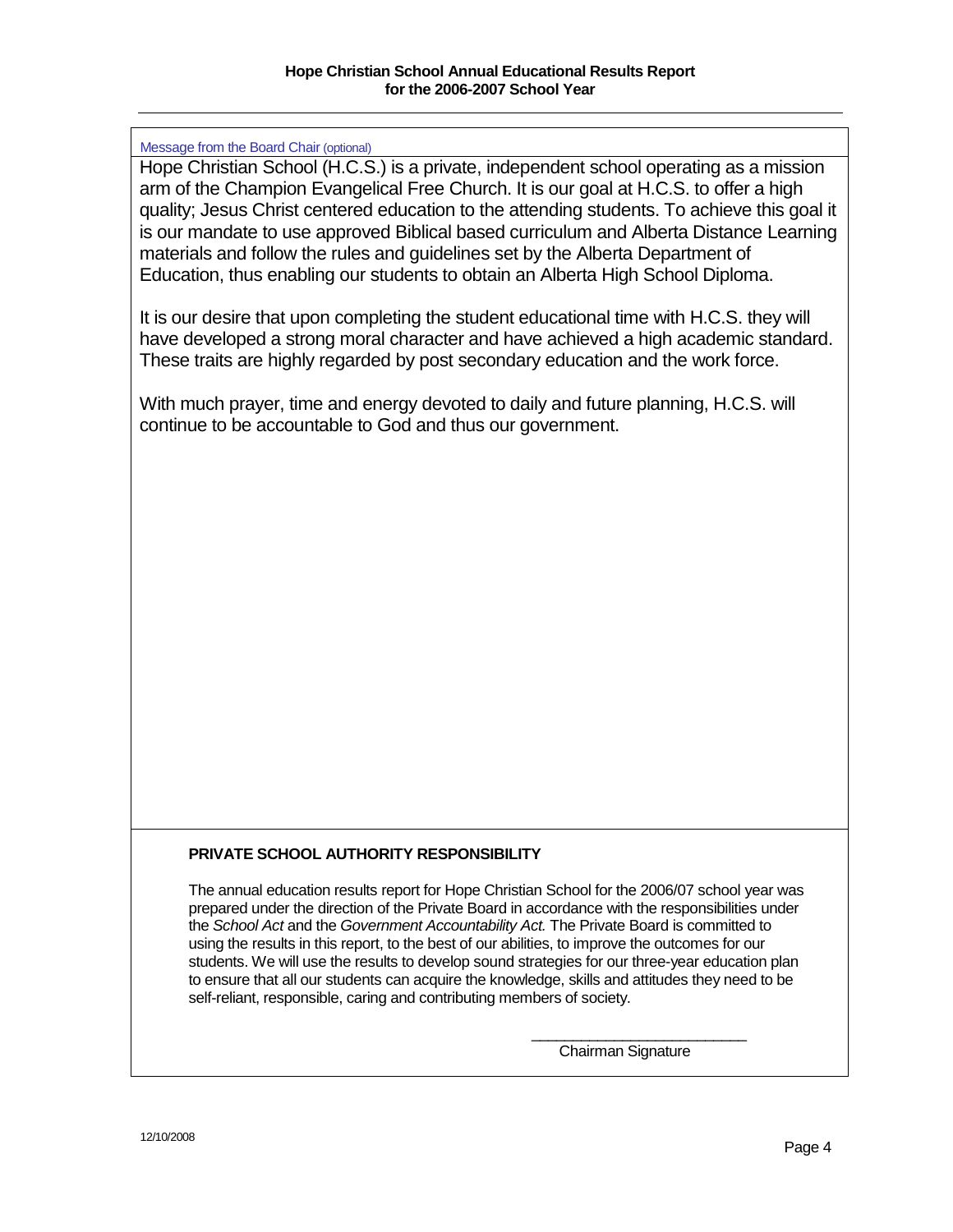| Highlights for 2006/07                                                                           |
|--------------------------------------------------------------------------------------------------|
| <b>Technology/Computers</b>                                                                      |
| All of our students have online access through computers. These are used extensively by          |
| senior students as most of them take at least one online course. They are used by all            |
| students grades 3 and up to do research for course materials. All students from                  |
| grades 3 and up are also assigned a time to practice keyboarding skills using Mavis              |
| Beacon at least twice a week.                                                                    |
|                                                                                                  |
| <b>AISI Project:</b>                                                                             |
| Hope Christian School's (HCS) AISI project is a joint project with a number of other "School     |
| of Tomorrow" schools. For this round of our AISI project we will be working in partnership       |
| with Alberta Distance Learning Centre (ADLC) to provide programs in English, Science,            |
| and Social Studies courses primarily at the high school level. We would like to expand on        |
| that individualized approach to add Christian content in a teacher-led, group instruction        |
| format. The main purpose of our project is to help students integrate their faith into all       |
| areas of studies and thinking and give students opportunities for cooperative learning           |
| situations within the individualized nature of our programs. The project will be evaluated       |
| using the results of the questionnaires, anecdotal experiences and portfolios will be            |
| disseminated to all schools. Spring and Fall meetings will be held annually to discuss the       |
| effectiveness of the program and fine tune its operation. Because of the late date for           |
| project approval we are still working on establishing a baseline for the 2006-07 school year.    |
|                                                                                                  |
| <b>Home School Program</b>                                                                       |
| In school year 06/07, we serviced about 200 families (420 students) home schooling               |
| throughout Alberta. Nearly all families were with us for faith-based reasons. Most were          |
| conservative Mennonites with ESL backgrounds. The majority lived in the south-east corner of     |
| the province. Our goals were two-fold: improve the quality and longevity of our students'        |
| educational journey. ESL challenges demanded that we coordinate with many alternate              |
| tutors rather than the mother because of language difficulties. These persons were               |
| essential deliverers of the educational plan, front line workers in need of our support,         |
| advice, and sometimes training. The length of school attendance of an average students'          |
| life was traditionally seven years, or, until the age of thirteen. This was a uniquely cultural  |
| behaviour supported by economic factors and a white-hot Alberta economy demanding                |
| unskilled farm help throughout our families' geographic area. Improving the environment          |
| with these two challenges takes more communication initiatives with parents and children,        |
| including attending various social functions within their cultural fabric and reinforcing the    |
| positive effects of a modern education. It is an ongoing challenge to change the status quo,     |
| but encouraging results are becoming evident including: less truancy and more high school grads. |
| These goals will no doubt be important aspects for future years of service for home school       |
| families.                                                                                        |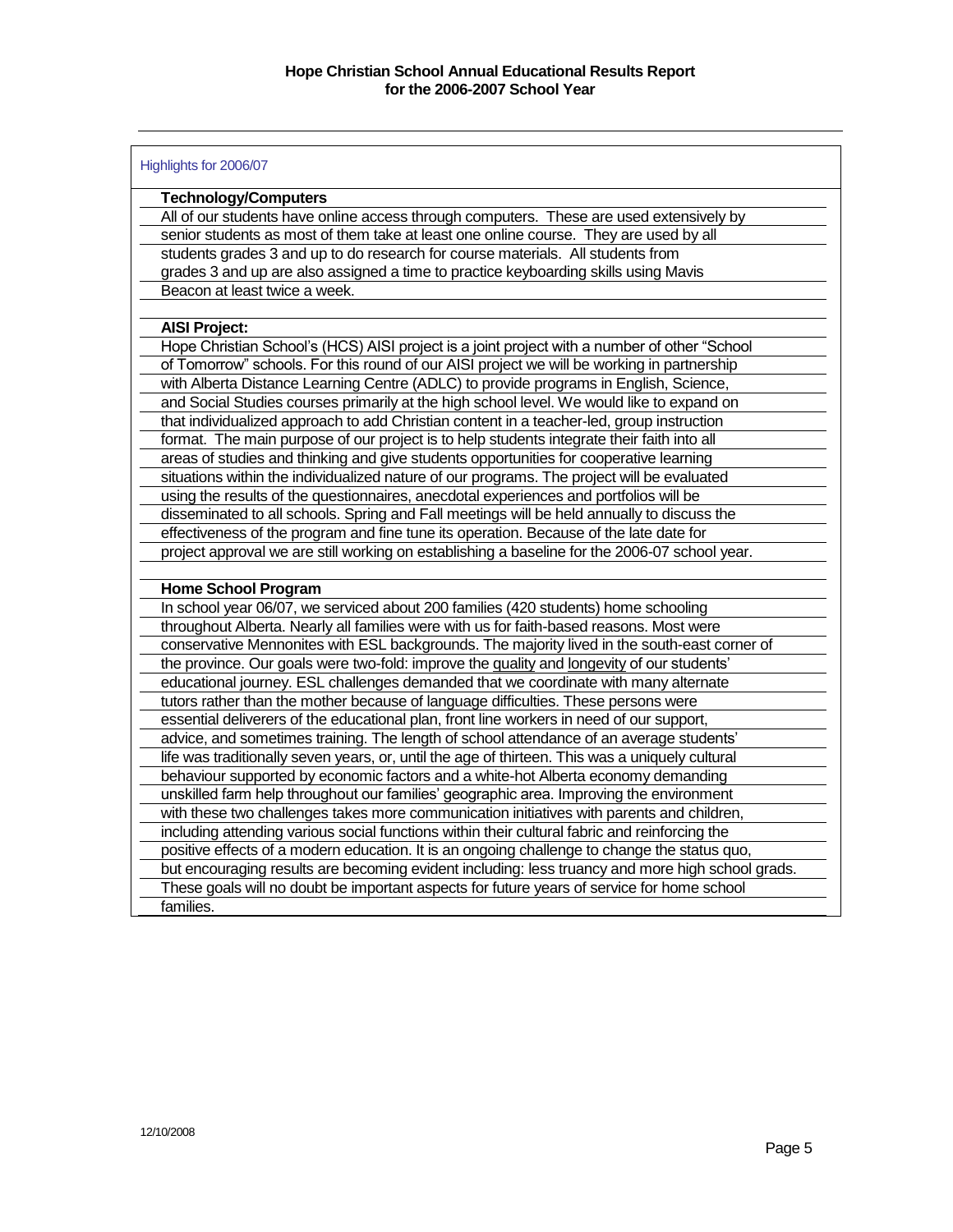# **Goal One: High Quality Learning Opportunities for All**

#### *Outcome 1.1: The education system meets the needs of all K – 12 students, society and the economy.*

|                                                                                                       |                 | Results (in percentages) |          |         |         | <b>Target</b> |          |
|-------------------------------------------------------------------------------------------------------|-----------------|--------------------------|----------|---------|---------|---------------|----------|
| <b>Performance Measure</b>                                                                            |                 | 2003/04*                 | 2004/05* | 2005/06 | 2006/07 | 2006/07       |          |
| Percentages of teachers, parents, and students                                                        |                 |                          |          |         |         |               |          |
| satisfied with the opportunity for students to<br>receive a broad program of studies, including       | <b>Teachers</b> |                          |          | 100     | 100     | 100           |          |
| fine arts, career, technology, and health and<br>physical education.                                  | <b>Parents</b>  |                          |          | 100     | 100     | 100           | OPTIONAL |
|                                                                                                       | <b>Students</b> |                          |          | 100     | 83      | 100           |          |
| (contextual information, factors affecting performance, analysis of results).<br>$\ddot{\phantom{1}}$ |                 |                          |          |         |         |               |          |

if available

|                                                                                              |                 |          | <b>Results</b> (in percentages) |         |         | <b>Target</b> |          |
|----------------------------------------------------------------------------------------------|-----------------|----------|---------------------------------|---------|---------|---------------|----------|
| <b>Performance Measure</b>                                                                   |                 | 2003/04* | 2004/05*                        | 2005/06 | 2006/07 | 2006/07       |          |
| Percentages of teachers, parents and students<br>satisfied with the overall quality of basic |                 |          |                                 |         |         |               |          |
| education.                                                                                   | <b>Teachers</b> |          |                                 | 100     | 100     | 100           |          |
|                                                                                              | <b>Parents</b>  |          |                                 | 100     | 59      | 100           | OPTIONAL |
|                                                                                              | <b>Students</b> |          |                                 | 100     | 100     | 100           |          |
|                                                                                              |                 |          |                                 |         |         |               |          |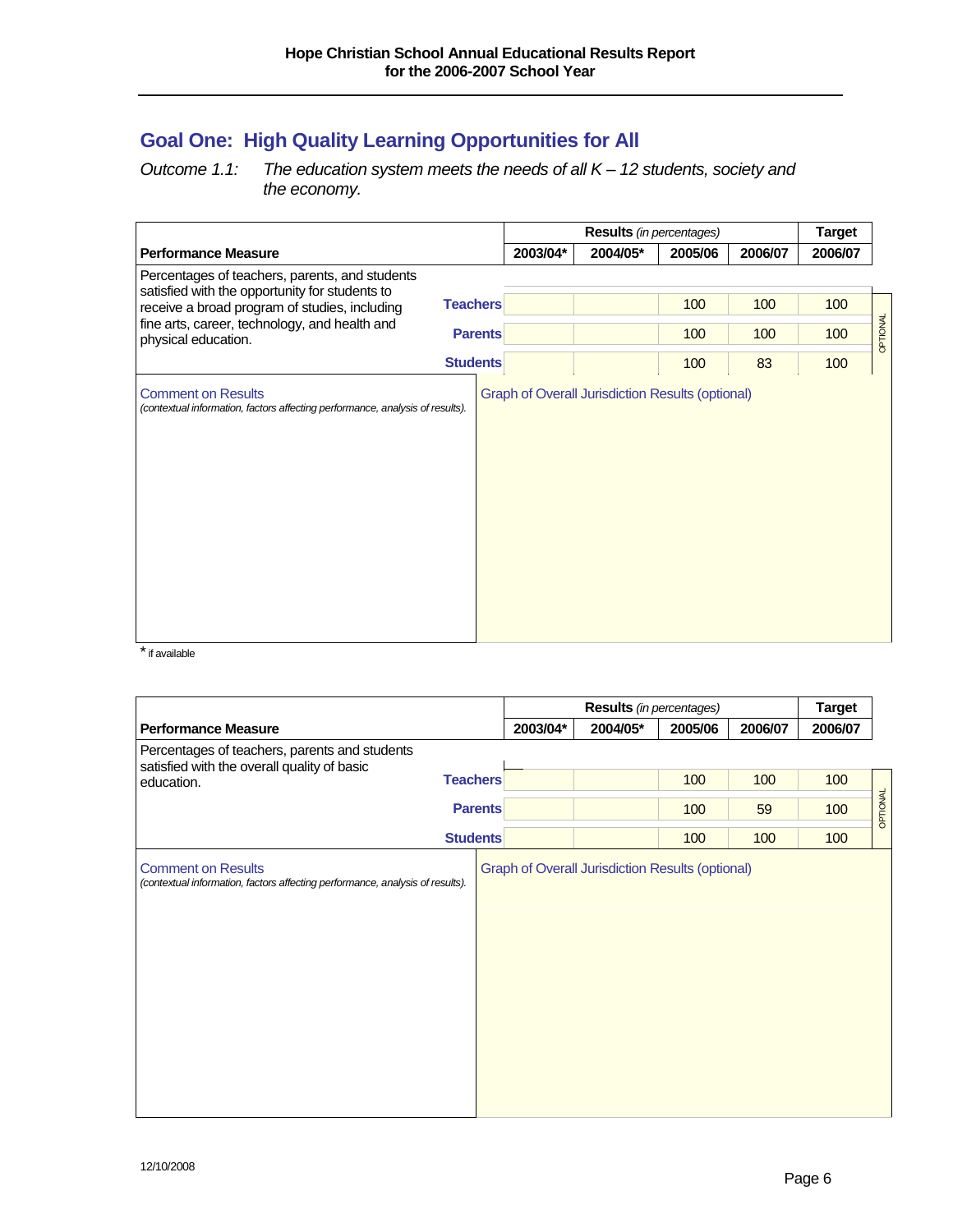|                                                                                                            |                 |          |                                                         | <b>Target</b> |         |         |          |
|------------------------------------------------------------------------------------------------------------|-----------------|----------|---------------------------------------------------------|---------------|---------|---------|----------|
| <b>Performance Measure</b>                                                                                 |                 | 2003/04* | 2004/05*                                                | 2005/06       | 2006/07 | 2006/07 |          |
| Percentages of teachers, parents and students<br>satisfied with access and timeliness of services          |                 |          |                                                         |               |         |         |          |
| for students in schools (e.g., academic<br>counseling, library services, and supports for                  | <b>Teachers</b> |          |                                                         | 100           | 100     | 100     |          |
| students with special needs).                                                                              | <b>Parents</b>  |          |                                                         | 100           | 76      | 100     | OPTIONAL |
|                                                                                                            | <b>Students</b> |          |                                                         | 100           | 86      | 100     |          |
| <b>Comment on Results</b><br>(contextual information, factors affecting performance, analysis of results). |                 |          | <b>Graph of Overall Jurisdiction Results (optional)</b> |               |         |         |          |

\*if available

## *Outcome 1.2: Schools provide a safe & caring environment for students*

|                                                                                                            |                 |          | <b>Results</b> (in percentages)                         |         |         |         |                 |  |  |  |  |
|------------------------------------------------------------------------------------------------------------|-----------------|----------|---------------------------------------------------------|---------|---------|---------|-----------------|--|--|--|--|
| <b>Performance Measure</b>                                                                                 |                 | 2003/04* | 2004/05*                                                | 2005/06 | 2006/07 | 2006/07 |                 |  |  |  |  |
| Percentages of teachers, parents, and students<br>who agree that students are safe at school,              |                 |          |                                                         |         |         |         |                 |  |  |  |  |
| learning the importance of caring for others,<br>learning respect for others, and are treated              | <b>Teachers</b> |          |                                                         | 100     | 100     | 100     |                 |  |  |  |  |
| fairly at school.                                                                                          | <b>Parents</b>  |          |                                                         | 100     | 88      | 100     | <b>OPTIONAL</b> |  |  |  |  |
|                                                                                                            | <b>Students</b> |          |                                                         | 100     | 91      | 100     |                 |  |  |  |  |
| <b>Comment on Results</b><br>(contextual information, factors affecting performance, analysis of results). |                 |          | <b>Graph of Overall Jurisdiction Results (optional)</b> |         |         |         |                 |  |  |  |  |

\*if available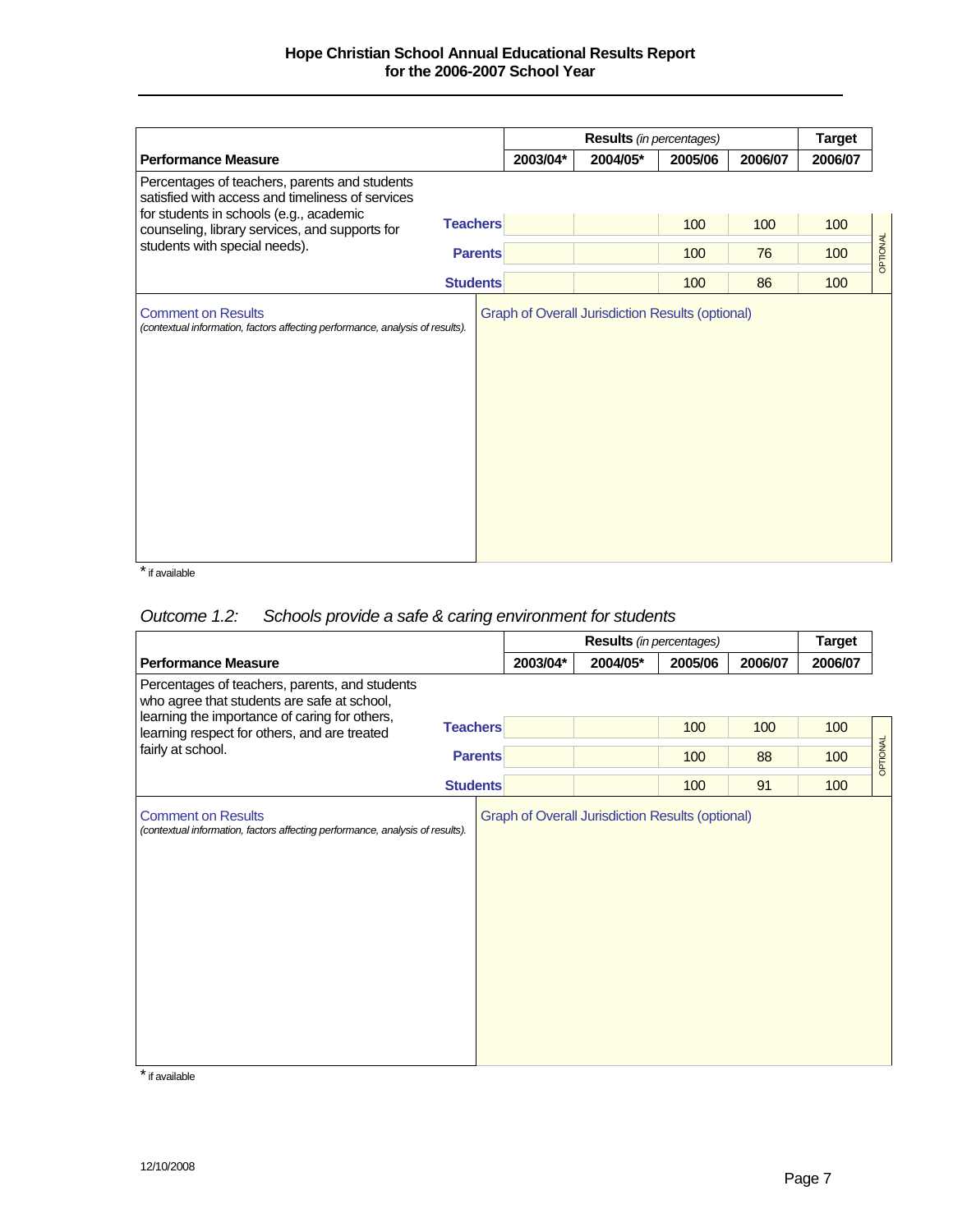#### *Outcome 1.3: Children at risk have their needs addressed through effective programs and supports.*

|                                                                                                                                                                                                                                                                                                                                                                                                                                                                                                                                                                                                                                                                                         |  | <b>Results</b> (in percentages) |         |         |         |         | <b>Target</b> |
|-----------------------------------------------------------------------------------------------------------------------------------------------------------------------------------------------------------------------------------------------------------------------------------------------------------------------------------------------------------------------------------------------------------------------------------------------------------------------------------------------------------------------------------------------------------------------------------------------------------------------------------------------------------------------------------------|--|---------------------------------|---------|---------|---------|---------|---------------|
| <b>Performance Measure</b>                                                                                                                                                                                                                                                                                                                                                                                                                                                                                                                                                                                                                                                              |  | 2001/02                         | 2002/03 | 2003/04 | 2004/05 | 2005/06 | 2006/07       |
| Annual dropout rate of<br><b>Private School</b><br>students aged 14 to 18 (for<br>private schools with high<br>Province<br>school programs)                                                                                                                                                                                                                                                                                                                                                                                                                                                                                                                                             |  | 32.4                            | 19.9    | 24.1    | 23.9    | 14.0    | 22.6          |
|                                                                                                                                                                                                                                                                                                                                                                                                                                                                                                                                                                                                                                                                                         |  | 6.3                             | 5.5     | 5.3     | 4.9     | 4.7     |               |
| These numbers reflect statistics collected by the Alberta<br>Education Accountability Pillar. They are most likely<br>including statistics from our home school population as<br>the pillar shows that we had 35, 45, 56, 62, 70 & 54<br>students respectively for each of the above school years.<br>The maximum number of students in the whole "Day<br>School" for any one of these years has been 32 students.<br>According to the statistics I gathered from our school<br>records we have had an average drop out rate of about<br>0.6% for the last 6 years. I am using an average of the 6<br>years because the numbers of drop outs would be<br>otherwise too small to report. |  |                                 |         |         |         |         |               |

|                                                                                           |                 | <b>Results</b> (in percentages) |          |         |         | <b>Target</b> |          |
|-------------------------------------------------------------------------------------------|-----------------|---------------------------------|----------|---------|---------|---------------|----------|
| <b>Performance Measure</b>                                                                |                 | 2003/04*                        | 2004/05* | 2005/06 | 2006/07 | 2006/07       |          |
| Percentages of students, parents and teachers<br>who agree that services and supports for |                 |                                 |          |         |         |               |          |
| students at risk are easy to access and timely                                            | <b>Teachers</b> |                                 |          | 100     | 100     | 100           |          |
| (for $K - 9$ private schools).                                                            | <b>Parents</b>  |                                 |          | 100     | 81      | 100           | OPTIONAL |
|                                                                                           | <b>Students</b> |                                 |          | 100     | 94      | 100           |          |
| (contextual information, factors affecting performance, analysis of results).             |                 |                                 |          |         |         |               |          |

\*if available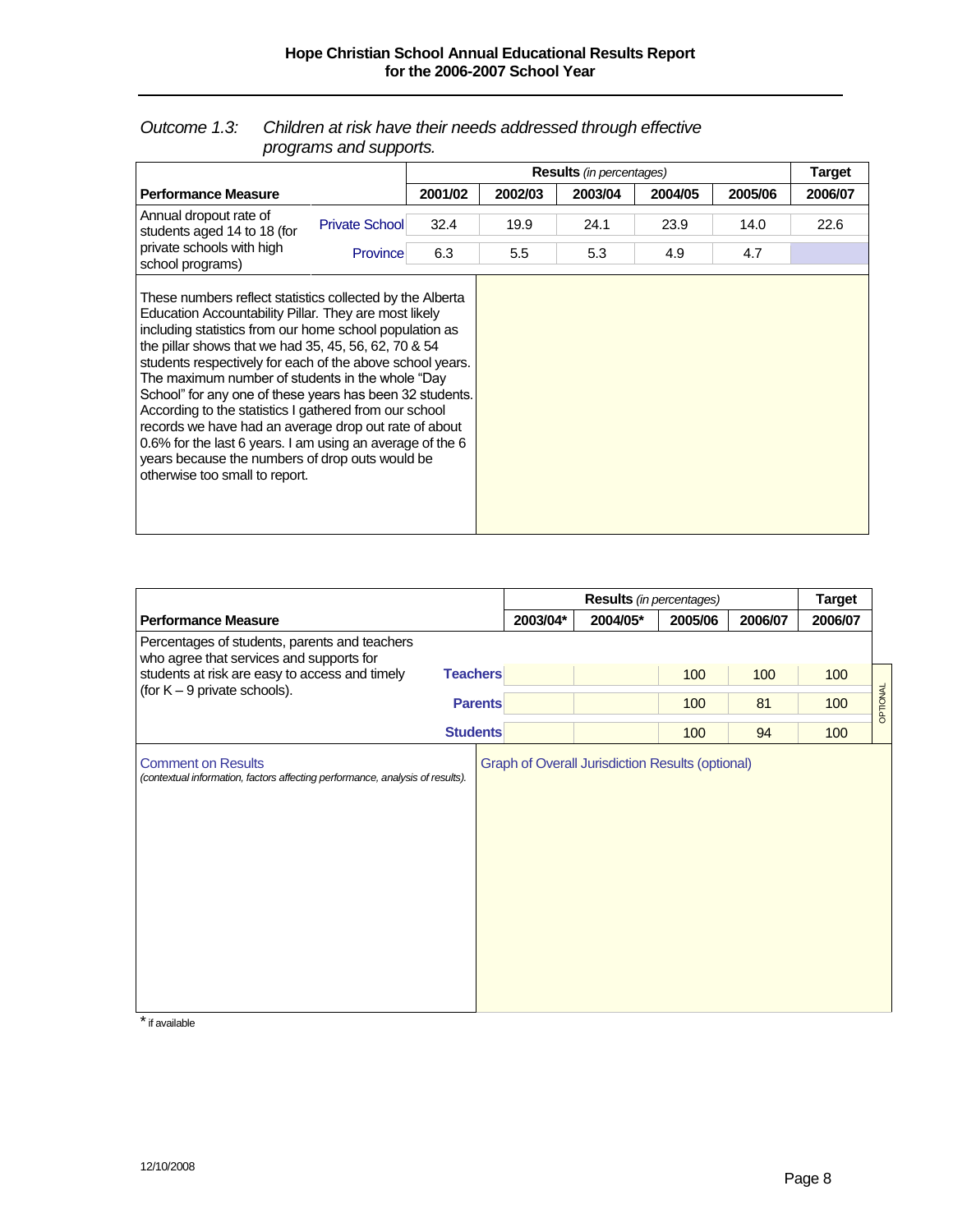|                                                                                                                                                                                                                                                                                                                                                                                                                                                                                                                                                                                                                                                                                                                                                                                                                                                                                                                                                                                                                                                     |                        |         |         | <b>Results</b> (in percentages)                         |          |         | <b>Target</b> |
|-----------------------------------------------------------------------------------------------------------------------------------------------------------------------------------------------------------------------------------------------------------------------------------------------------------------------------------------------------------------------------------------------------------------------------------------------------------------------------------------------------------------------------------------------------------------------------------------------------------------------------------------------------------------------------------------------------------------------------------------------------------------------------------------------------------------------------------------------------------------------------------------------------------------------------------------------------------------------------------------------------------------------------------------------------|------------------------|---------|---------|---------------------------------------------------------|----------|---------|---------------|
| <b>Performance Measure</b>                                                                                                                                                                                                                                                                                                                                                                                                                                                                                                                                                                                                                                                                                                                                                                                                                                                                                                                                                                                                                          |                        | 2001/02 | 2002/03 | 2003/04                                                 | 2005/06  | 2006/07 |               |
| High school completion                                                                                                                                                                                                                                                                                                                                                                                                                                                                                                                                                                                                                                                                                                                                                                                                                                                                                                                                                                                                                              | <b>Within 3 years:</b> |         |         |                                                         |          |         |               |
| rates: percentages of                                                                                                                                                                                                                                                                                                                                                                                                                                                                                                                                                                                                                                                                                                                                                                                                                                                                                                                                                                                                                               | Private School         | 15.5    | $\star$ | *                                                       | $\Omega$ | 36.6    | 86%           |
| students within 3, 4 and 5<br>years of entering Grade 10.                                                                                                                                                                                                                                                                                                                                                                                                                                                                                                                                                                                                                                                                                                                                                                                                                                                                                                                                                                                           | Province               | 65.6    | 67.8    | 69.3                                                    | 70.4     | 70.4    |               |
| (required for high school<br>programs or optional                                                                                                                                                                                                                                                                                                                                                                                                                                                                                                                                                                                                                                                                                                                                                                                                                                                                                                                                                                                                   | <b>Within 4 years:</b> |         |         |                                                         |          |         |               |
| measure from plan for                                                                                                                                                                                                                                                                                                                                                                                                                                                                                                                                                                                                                                                                                                                                                                                                                                                                                                                                                                                                                               | Private School         | 15.1    | 15.5    | $\ast$                                                  | $\star$  | 28.6    | 100%          |
| $K - 9$ Students).                                                                                                                                                                                                                                                                                                                                                                                                                                                                                                                                                                                                                                                                                                                                                                                                                                                                                                                                                                                                                                  | Province               | 71.8    | 72.3    | 73.4                                                    | 75.1     | 76.2    |               |
|                                                                                                                                                                                                                                                                                                                                                                                                                                                                                                                                                                                                                                                                                                                                                                                                                                                                                                                                                                                                                                                     | Within 5 years:        |         |         |                                                         |          |         |               |
|                                                                                                                                                                                                                                                                                                                                                                                                                                                                                                                                                                                                                                                                                                                                                                                                                                                                                                                                                                                                                                                     | Private School         | 52.6    | 30.6    | 15.4                                                    | $\star$  | $\star$ | 100%          |
|                                                                                                                                                                                                                                                                                                                                                                                                                                                                                                                                                                                                                                                                                                                                                                                                                                                                                                                                                                                                                                                     | Province               | 75.1    | 75.2    | 75.5                                                    | 77.4     | 78.6    |               |
| * This group has fewer than six students; therefore, results shall not be<br>publicly released.<br>Comment on results<br>(contextual information, factors affecting performance, analysis of results).<br>These numbers reflect statistics collected by the Alberta Education<br>Accountability Pillar. They are most likely including statistics from<br>our home school population. Therefore the numbers show a much<br>lower completion rate than our school statistics actually show. For<br>most of the years the government statistics show a much higher<br>number of students used as a baseline for determining the<br>completion rate than we actually had enrolled. Because our school<br>numbers are less than 6, for any given year, we cannot reveal this<br>percentage value for a single year. I have calculated an average<br>for the last 4 years of students(2001-2007) that started with us in<br>grade 10 and then went on to complete their grade 12. This<br>average works out to an 93% average completion rate by the end |                        |         |         | <b>Graph of Overall Jurisdiction Results (optional)</b> |          |         |               |

## *Outcome 1.4: Students complete programs.*

of the 2006-2007 School year.)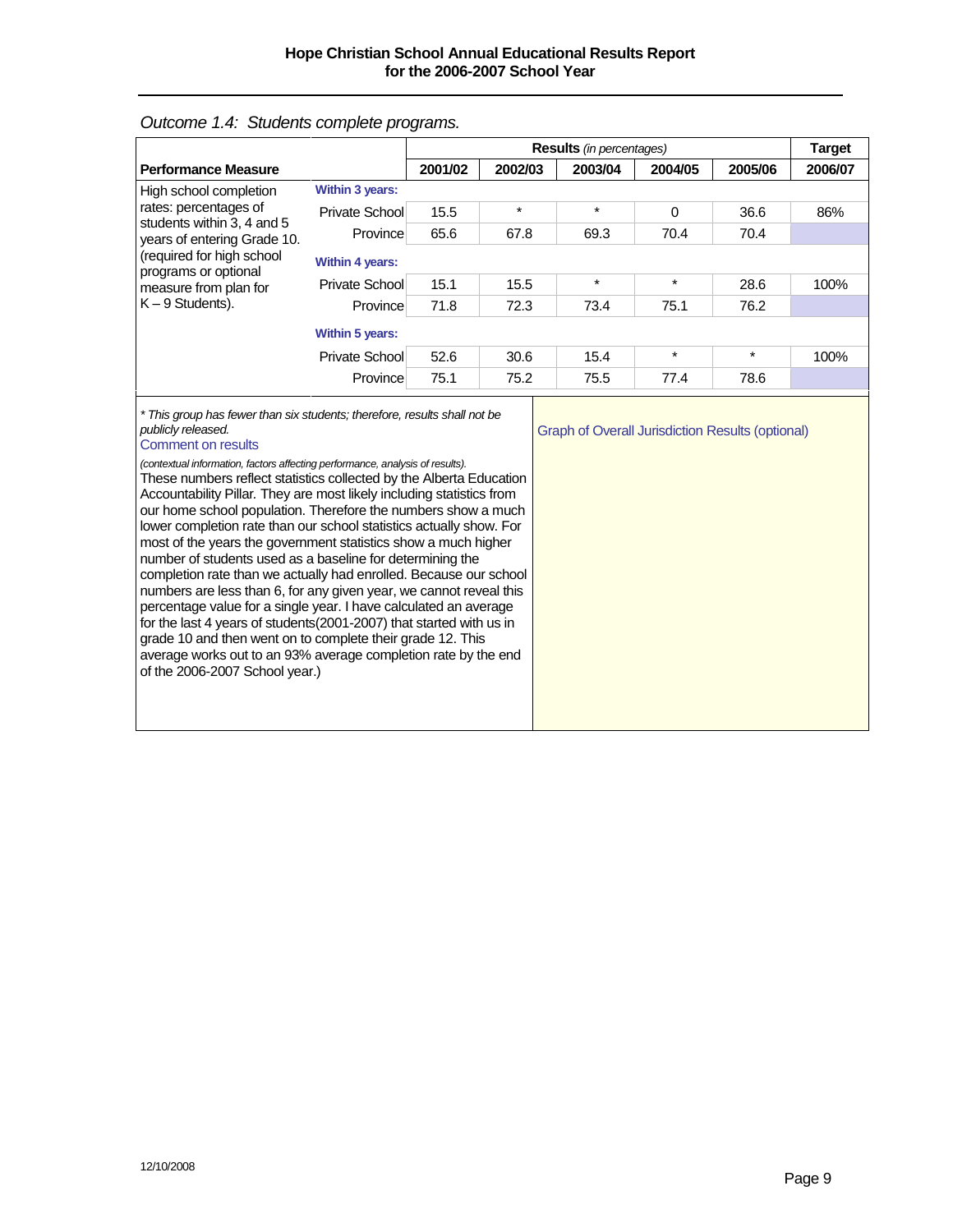# **Goal Two: Excellence in Student Learning Outcomes**

| Outcome 2.1: Students demonstrate high standards. |  |  |
|---------------------------------------------------|--|--|
|                                                   |  |  |

| <b>Performance Measure</b>                                                                                                                                                                                                                                        |                       |                    | <b>Target</b>      |                    |                    |                    |                    |
|-------------------------------------------------------------------------------------------------------------------------------------------------------------------------------------------------------------------------------------------------------------------|-----------------------|--------------------|--------------------|--------------------|--------------------|--------------------|--------------------|
| Percentages of students in Grades 3,<br>6 and 9 who achieved the acceptable<br>standard and percentages who<br>achieved the standard of excellence<br>on provincial achievement tests<br>(cohort results required, reporting<br>results for writers is optional). |                       | $A E^*$<br>2002/03 | $A E^*$<br>2003/04 | $A E^*$<br>2004/05 | $A E^*$<br>2005/06 | $A E^*$<br>2006/07 | $A E^*$<br>2006/07 |
| Grade 3                                                                                                                                                                                                                                                           |                       |                    |                    |                    |                    |                    |                    |
| Language Arts                                                                                                                                                                                                                                                     | Private School        |                    |                    |                    |                    | **80/5             | 72/15              |
| (10 Students)                                                                                                                                                                                                                                                     | Province              | 82.4 15.7          | 81.7 15.1          | 82.2 16.2          | 81.3 14.1          | 80.3 17.7          |                    |
| <b>Mathematics</b>                                                                                                                                                                                                                                                | Private School        |                    |                    |                    |                    | **60/10            | 68/12              |
| (10 Students)                                                                                                                                                                                                                                                     | Province              | 82.3 29.8          | 81.8 27.4          | 80.3 26.1          | 82.0 26.9          | 79.9 23.5          |                    |
| Grade 6                                                                                                                                                                                                                                                           |                       |                    |                    |                    |                    |                    |                    |
| Language Arts                                                                                                                                                                                                                                                     | Private School        |                    |                    |                    |                    | **80/10            | 75/18              |
| (10 Students)                                                                                                                                                                                                                                                     | Province              | 81.2 17.3          | 79.1 15.5          | 77.3 15.5          | 79.0 15.9          | 80.3 19.8          |                    |
| Français                                                                                                                                                                                                                                                          | Private School        |                    |                    |                    |                    |                    |                    |
|                                                                                                                                                                                                                                                                   | Province              | 88.5 20.1          | 92.8 18.1          | 92.0 22.8          | 94.5 19.7          | 93.0 18.0          |                    |
| French Language                                                                                                                                                                                                                                                   | <b>Private School</b> |                    |                    |                    |                    |                    |                    |
| Arts                                                                                                                                                                                                                                                              | Province              | 84.5 13.2          | 88.5 12.8          | 85.1 8.8           | 87.5 11.2          | 87.4 11.0          |                    |
| <b>Mathematics</b>                                                                                                                                                                                                                                                | Private School        |                    |                    |                    |                    | **50/10            | 70/15              |
| (10 Students)                                                                                                                                                                                                                                                     | Province              | 78.3 17.7          | 78.5 21.2          | 78.2 18.1          | 75.2 15.6          | 74.0 14.5          |                    |
| Science                                                                                                                                                                                                                                                           | Private School        |                    |                    |                    |                    |                    | 72/15              |
| (10 Students)                                                                                                                                                                                                                                                     | Province              | 80.0 24.1          | 80.6 26.2          | 79.8 26.0          | 78.1 27.7          | 50/10<br>75.2 26.6 |                    |
|                                                                                                                                                                                                                                                                   |                       |                    |                    |                    |                    |                    |                    |
| <b>Social Studies</b>                                                                                                                                                                                                                                             | <b>Private School</b> |                    |                    |                    |                    | 90/20              | 68/15              |
| (10 Students)                                                                                                                                                                                                                                                     | Province              | 79.0 20.3          | 78.6 19.7          | 78.4 21.5          | 78.6 22.9          | 77.4 22.3          |                    |
| Grade 9<br>Language Arts                                                                                                                                                                                                                                          | Private School        |                    |                    |                    | ***100/10          |                    |                    |
| (10 students)                                                                                                                                                                                                                                                     | Province              | 78.0 13.5          | 77.6 12.4          | 77.9 14.0          | 77.4 13.6          | 77.5 14.8          |                    |
|                                                                                                                                                                                                                                                                   |                       |                    |                    |                    |                    |                    |                    |
| Français                                                                                                                                                                                                                                                          | Private School        |                    |                    |                    |                    |                    |                    |
|                                                                                                                                                                                                                                                                   | Province              | 90.3 26.6          | 85.6 15.4          | 87.2 17.4          | 86.1 14.7          | 81.6 12.6          |                    |
| French Language                                                                                                                                                                                                                                                   | Private School        |                    |                    |                    |                    |                    |                    |
| Arts                                                                                                                                                                                                                                                              | Province              | 89.2 18.1          | 83.4 11.7          | 85.9 13.6          | 83.3 10.9          | 81.3 12.9          |                    |
| Mathematics                                                                                                                                                                                                                                                       | Private School        |                    |                    |                    | ***70/20           |                    |                    |
| (10 students)                                                                                                                                                                                                                                                     | Province              | 63.5 17.6          | 66.1 18.9          | 68.0 19.7          | 67.4 17.4          | 66.3 18.3          |                    |
| Science                                                                                                                                                                                                                                                           | <b>Private School</b> |                    |                    |                    | ***64/14           |                    |                    |
| (14 students)                                                                                                                                                                                                                                                     | Province              | ⊹                  | 66.6 12.1          | 67.5 12.8          | 67.4 13.3          | 69.6 14.7          |                    |
| Social Studies                                                                                                                                                                                                                                                    | Private School        |                    |                    |                    | ***47/7            |                    |                    |
| (15 students)                                                                                                                                                                                                                                                     | Province              | 72.6 18.7          | 73.1 20.0          | 71.3 18.3          | 72.5 18.3          | 71.4 18.7          |                    |
| <b>Overall</b>                                                                                                                                                                                                                                                    | Private School        |                    |                    |                    |                    |                    |                    |
|                                                                                                                                                                                                                                                                   | Province              |                    | 76.4 18.7          | 76.1 18.7          | 75.9 18.5          | 75.3 19.0          |                    |

 $*$  "A" = Acceptable; "E" = Excellence — the percentages achieving the acceptable standard include the percentages achieving the standard of excellence.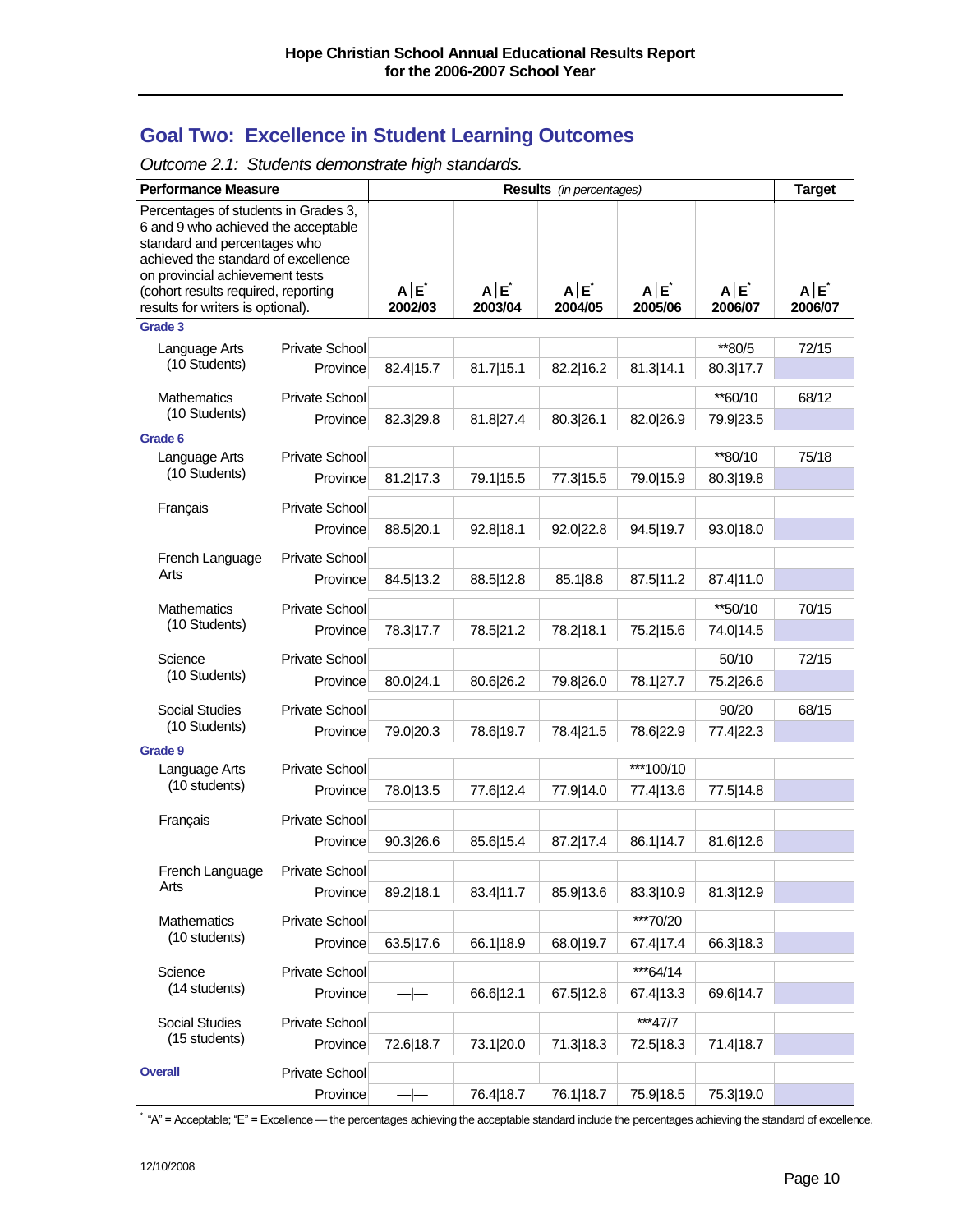## **Outcome 2.1: Students demonstrate high standards.** (continued)

| <b>Comment on Results</b>                                                                                                                                                                                                                                                                                                                                                                                                                                                                             | Graph of Overall School Results (optional) |
|-------------------------------------------------------------------------------------------------------------------------------------------------------------------------------------------------------------------------------------------------------------------------------------------------------------------------------------------------------------------------------------------------------------------------------------------------------------------------------------------------------|--------------------------------------------|
| **Because our student numbers are consistently too low to<br>report the statistics for the 2006-2007 school-year the<br>statistics are based upon an average derived from the<br>Multiyear Report for 2003-2007.<br>***Because our student numbers are consistently too low to<br>report the statistics for the 2006-2007 school-year the<br>statistics are based upon an average derived from the<br>Multiyear Report for 2001-2006. We had no students in<br>grade 9 for the 2006-2007 school-year. |                                            |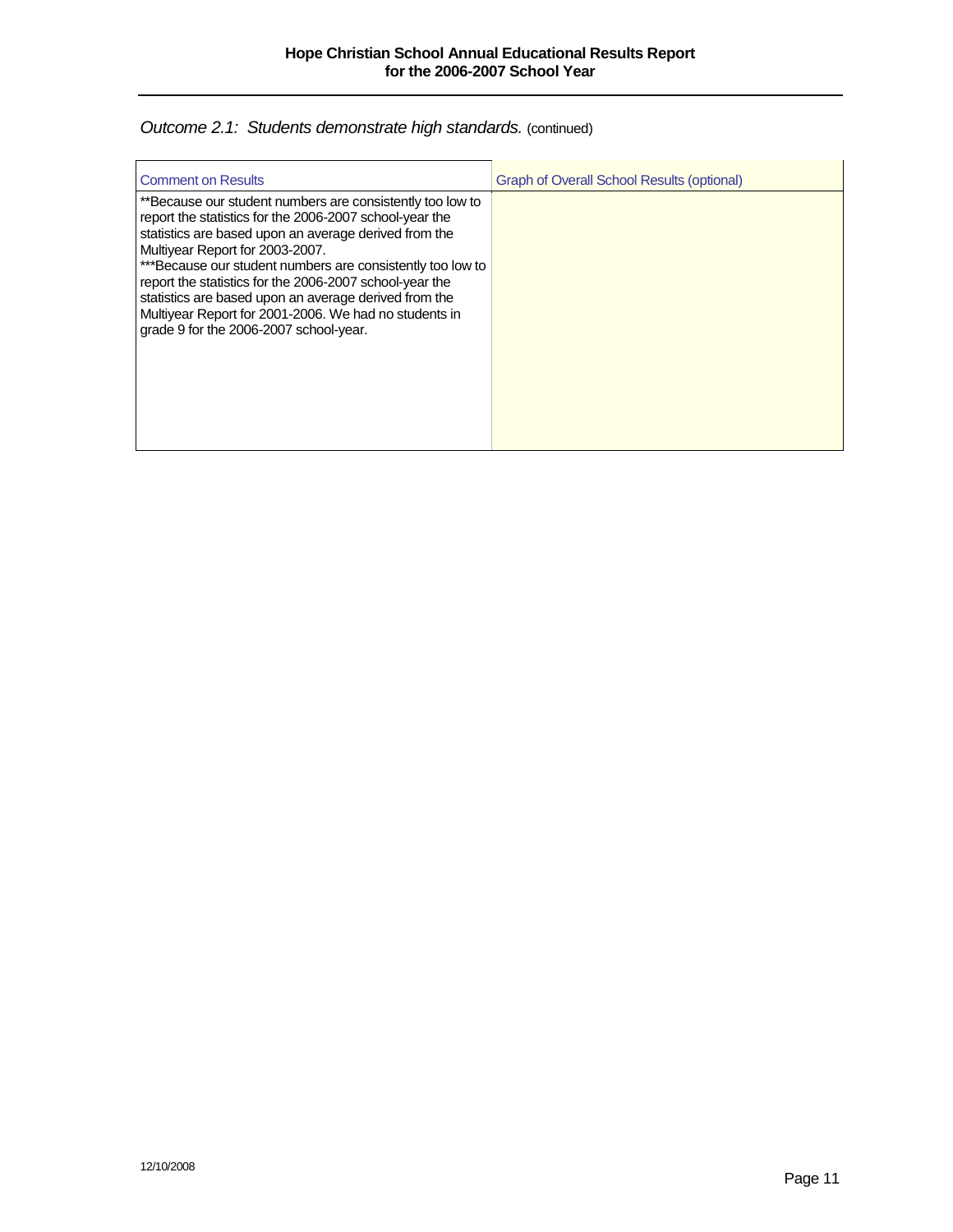| <b>Performance Measure</b>                                                                                                                                 |                       | Results (in percentages) |                    |                |                    |                |                                 |  |
|------------------------------------------------------------------------------------------------------------------------------------------------------------|-----------------------|--------------------------|--------------------|----------------|--------------------|----------------|---------------------------------|--|
| Percentages of students who achieved the<br>acceptable standard and the percentages<br>who achieved the standard of excellence on<br>diploma examinations. |                       | $A E^*$<br>2002/03       | $A E^*$<br>2003/04 | A E<br>2004/05 | $A E^*$<br>2005/06 | A E<br>2006/07 | <b>Target</b><br>A E<br>2006/07 |  |
| English 30-1                                                                                                                                               | <b>Private School</b> |                          | $***$              |                | $\star\star$       | $***$          | 100/50                          |  |
|                                                                                                                                                            | Province              | $ -$                     | 92.0 18.8          | 89.1 17.8      | 88.0 19.3          | 87.7 19.0      |                                 |  |
| English 30-2                                                                                                                                               | Private School        | N/A                      | N/A                | $***$          | $***$              | N/A            | 100/0                           |  |
|                                                                                                                                                            | Province              | $ -$                     | 85.2 7.1           | 89.4 10.1      | 86.1 8.1           | 88.7 9.7       |                                 |  |
| Français 30                                                                                                                                                | Private School        | N/A                      | N/A                | N/A            | N/A                | N/A            | if set                          |  |
|                                                                                                                                                            | Province              | 94.4 22.2                | 99.0 15.2          | 95.0 16.3      | 94.8 28.1          | 97.2 24.6      |                                 |  |
| French Language                                                                                                                                            | Private School        | N/A                      | N/A                | N/A            | N/A                | N/A            | if set                          |  |
| Arts 30                                                                                                                                                    | Province              | 95.2 15.4                | 95.4 16.7          | 95.1 19/1      | 95.1 21.8          | 95.6 23.1      |                                 |  |
| Social Studies 30                                                                                                                                          | Private School        | N/A                      | N/A                | N/A            | N/A                | N/A            | required                        |  |
|                                                                                                                                                            | Province              | 86.6 22.0                | 85.9 23.8          | 85.2 24.3      | 85.5 23.9          | 86.1 24.6      |                                 |  |
| Social Studies 33                                                                                                                                          | Private School        | N/A                      | N/A                | N/A            | N/A                | N/A            | required                        |  |
|                                                                                                                                                            | Province              | 81.5 13.1                | 82.9 15.0          | 85.0 17.6      | 83.5 18.9          | 84.8 19.6      |                                 |  |
| Pure Math 30                                                                                                                                               | Private School        | N/A                      | N/A                | N/A            | N/A                | N/A            | if set                          |  |
|                                                                                                                                                            | Province              | 88.4 27.1                | 83.7 32.0          | 80.6 25.7      | 82.8 26.6          | 81.1 24.6      |                                 |  |
| Applied Math 30                                                                                                                                            | Private School        | N/A                      | N/A                | N/A            | N/A                | N/A            | if set                          |  |
|                                                                                                                                                            | Province              | 85 14                    | 85.5 14.3          | 87.6 21.8      | 77.5 11.8          | 77.6 12.1      |                                 |  |
| Biology 30                                                                                                                                                 | Private School        | N/A                      | N/A                | N/A            | N/A                | $\star\star$   | 100/0                           |  |
|                                                                                                                                                            | Province              | 80.8 21.9                | 81.9 26.6          | 81.9 26.6      | 81.4 26.4          | 83.5 27.4      |                                 |  |
| Chemistry 30                                                                                                                                               | Private School        | N/A                      | N/A                | N/A            | N/A                | N/A            | 100/100                         |  |
|                                                                                                                                                            | Province              | 84.5 24.6                | 85.7 27.9          | 88.2 33.4      | 88.4 37.2          | 89.3 37.9      |                                 |  |
| Physics 30                                                                                                                                                 | Private School        | N/A                      | N/A                | N/A            | N/A                | N/A            | 100/0                           |  |
|                                                                                                                                                            | Province              | 81.5 25.1                | 86.6 29.8          | 84.2 27.8      | 84.4 30.0          | 86.1 29.3      |                                 |  |
| Science 30                                                                                                                                                 | Private School        | N/A                      | N/A                | N/A            | N/A                | N/A            | if set                          |  |
|                                                                                                                                                            | Province              | 88.2 19.7                | 84.3 16.5          | 88.1 22.1      | 82.8 17.3          | 87.1 18.0      |                                 |  |
| Overall                                                                                                                                                    | Private School        |                          |                    |                |                    |                | if set                          |  |
|                                                                                                                                                            | Province              | 85.3 20.8                | 85.8 22.2          | 85.7 23.0      | 84.7 23.0          | 85.4 23.3      |                                 |  |

## *Outcome 2.1: Students demonstrate high standards.* (continued)

 $\check{ }$  "A" = Acceptable; "E" = Excellence — the percentages achieving the acceptable standard include the percentages achieving the standard of excellence.

*\*\* This group has fewer than six students; therefore, results shall not be publicly released.*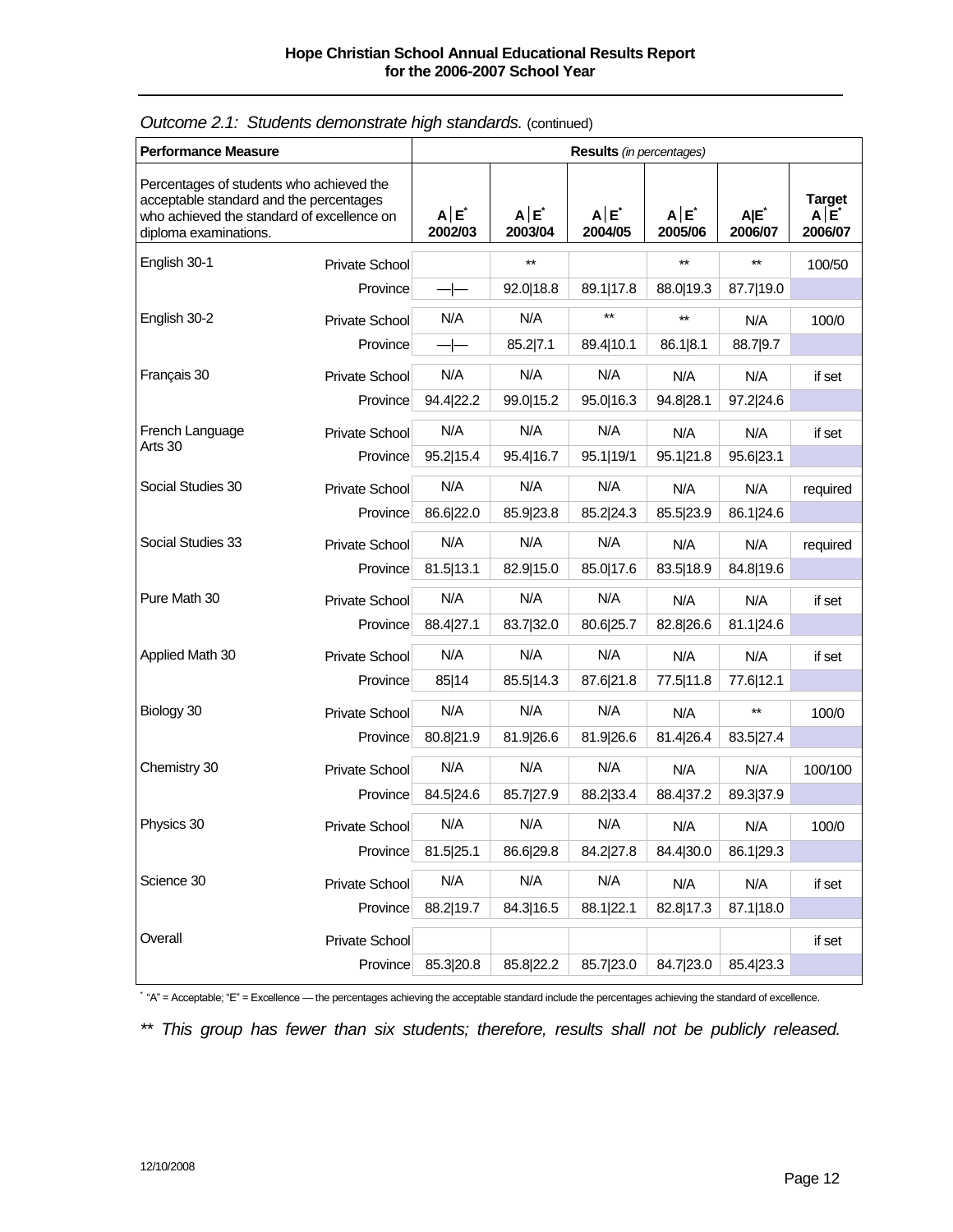| Outcome 2.1: Students demonstrate high standards. (continued) |  |  |  |
|---------------------------------------------------------------|--|--|--|
|---------------------------------------------------------------|--|--|--|

| <b>Comment on Results</b>                                                                                                                                                                                                                                                                                                                                                                                                                                                                                                                                                                                                                                                                                               | <b>Graph of Overall School Results (optional)</b> |
|-------------------------------------------------------------------------------------------------------------------------------------------------------------------------------------------------------------------------------------------------------------------------------------------------------------------------------------------------------------------------------------------------------------------------------------------------------------------------------------------------------------------------------------------------------------------------------------------------------------------------------------------------------------------------------------------------------------------------|---------------------------------------------------|
| We are planning on using statistics from our Multiyear<br>reports but in the three previous years that we had<br>students writing there were still only 4 students. This<br>of course means that we are still unable to present<br>the statistic. For English 30-1 I can say that all of the<br>students exceeded provincial averages for both<br>acceptable standard and standard of excellence. For<br>English 30-2 we had only two students writing in the<br>past five years. The Multiyear reports for all of the<br>other subjects are unavailable as all of our the<br>remainder students were registered to write their<br>diploma exams through ADLC so we do not therefore<br>get the results of these exams. |                                                   |

|                                                                                                                                                                                                                                                                                                                                                                                                                                                                                                                                                                                                                                                                                                                                                                                                                                                                                                                                                                                                                                                       |         |         | <b>Results</b> (in percentages)                         |         |         | <b>Target</b> |
|-------------------------------------------------------------------------------------------------------------------------------------------------------------------------------------------------------------------------------------------------------------------------------------------------------------------------------------------------------------------------------------------------------------------------------------------------------------------------------------------------------------------------------------------------------------------------------------------------------------------------------------------------------------------------------------------------------------------------------------------------------------------------------------------------------------------------------------------------------------------------------------------------------------------------------------------------------------------------------------------------------------------------------------------------------|---------|---------|---------------------------------------------------------|---------|---------|---------------|
| <b>Performance Measure</b>                                                                                                                                                                                                                                                                                                                                                                                                                                                                                                                                                                                                                                                                                                                                                                                                                                                                                                                                                                                                                            | 2001/02 | 2002/03 | 2003/04                                                 | 2004/05 | 2005/06 | 2006/07       |
| Diploma examination<br><b>Private School</b><br>participation rate:                                                                                                                                                                                                                                                                                                                                                                                                                                                                                                                                                                                                                                                                                                                                                                                                                                                                                                                                                                                   |         |         |                                                         | 0       | 18.3    | 50            |
| percentages of students who<br>Province                                                                                                                                                                                                                                                                                                                                                                                                                                                                                                                                                                                                                                                                                                                                                                                                                                                                                                                                                                                                               | 50.1    | 51.4    | 52.4                                                    | 53.5    | 53.7    |               |
| diploma exams by the end of<br>their third year in high school<br>(for high school programs).                                                                                                                                                                                                                                                                                                                                                                                                                                                                                                                                                                                                                                                                                                                                                                                                                                                                                                                                                         |         |         |                                                         |         |         |               |
| Comment on results                                                                                                                                                                                                                                                                                                                                                                                                                                                                                                                                                                                                                                                                                                                                                                                                                                                                                                                                                                                                                                    |         |         | <b>Graph of Overall Jurisdiction Results (optional)</b> |         |         |               |
| have written four or more<br>These numbers reflect statistics collected by the Alberta<br>Education Accountability Pillar. They are most likely<br>including statistics from our home school population.<br>Therefore the numbers show a much lower participation<br>rate than our school statistics actually show. For most of<br>the years the government statistics show a much higher<br>number of students used as a baseline for determining<br>the participation rate than we actually had enrolled.<br>Because our school numbers are less than 6, for any<br>given year, we cannot reveal this percentage value for a<br>single year. Another factor that also impacts the<br>presentation of these statistics is that a large number of<br>the diploma exam students have been registered through<br>Alberta Distance Learning in the past. We do not<br>therefore get the statistics for these exam sent to our<br>school. We have taken steps to rectify this situation as<br>we are now going to register all of our students, including |         |         |                                                         |         |         |               |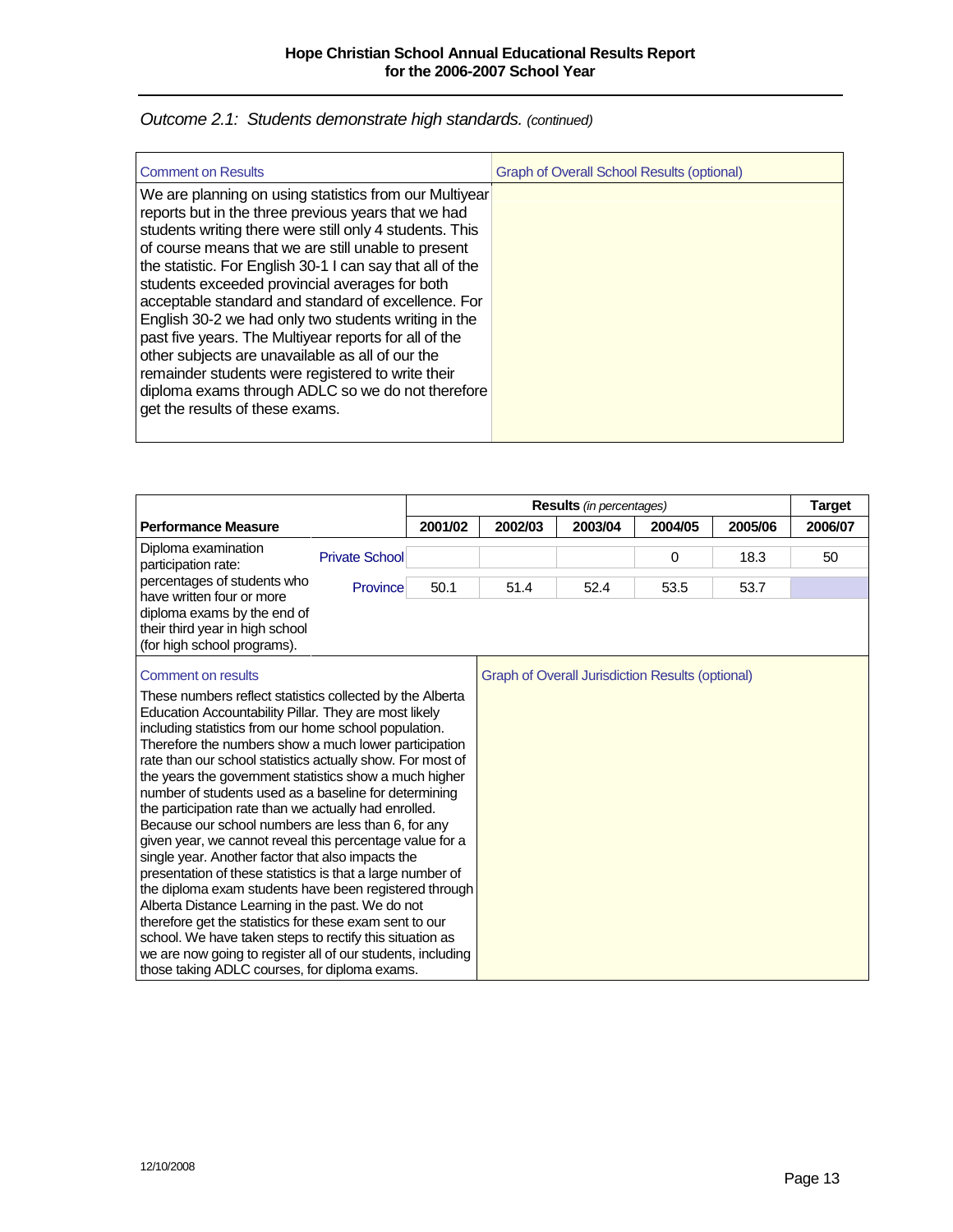## **Outcome 2.1: Students demonstrate high standards.** (continued)

|                                                                                                                                                                                                                                                                                                                                                                                                                                                                                                                                                           |                       |         |         | <b>Results</b> (in percentages)                         |         |         | <b>Target</b> |
|-----------------------------------------------------------------------------------------------------------------------------------------------------------------------------------------------------------------------------------------------------------------------------------------------------------------------------------------------------------------------------------------------------------------------------------------------------------------------------------------------------------------------------------------------------------|-----------------------|---------|---------|---------------------------------------------------------|---------|---------|---------------|
| <b>Performance Measure</b>                                                                                                                                                                                                                                                                                                                                                                                                                                                                                                                                |                       | 2001/02 | 2002/03 | 2003/04                                                 | 2004/05 | 2005/06 | 2006/07       |
| Percentages of Grade 12<br>students eligible for                                                                                                                                                                                                                                                                                                                                                                                                                                                                                                          | <b>Private School</b> | $\star$ | $\star$ | $\star$                                                 | $\star$ | *       | if set        |
| Rutherford Scholarships.                                                                                                                                                                                                                                                                                                                                                                                                                                                                                                                                  | Province              | 31.2    | 32.5    | 33.8                                                    | 35.3    | 37.2    |               |
| * This group has fewer than six students; therefore, results shall<br>not be publicly released.<br>Comment on results                                                                                                                                                                                                                                                                                                                                                                                                                                     |                       |         |         | <b>Graph of Overall Jurisdiction Results (optional)</b> |         |         |               |
| Our numbers remain too small to post statistics for this<br>performance measure. However if we consider all of the<br>students that have graduated from senior high school at<br>Hope Christian school since the 2001 - 2007 school<br>years we can determine our own informal eligibility.<br>There were approximately 13 students during that were<br>in grade 12 during that time frame. Of those 13 students<br>6 of them would have been eligible for the Rutherford<br>Scholarship. This would give us an average percentage<br>of 46% eligibility. |                       |         |         |                                                         |         |         |               |

|                                                                                                              |  | <b>Results</b> (in percentages) |  |    |         |         | <b>Target</b> |
|--------------------------------------------------------------------------------------------------------------|--|---------------------------------|--|----|---------|---------|---------------|
| <b>Performance Measure</b>                                                                                   |  |                                 |  |    | 2005/06 | 2006/07 | 2006/07       |
| Percentage of parents<br><b>Private School</b><br>who feel that their children-<br>are receiving good social |  |                                 |  | 88 | 88      | 100     |               |
| and spiritual training.                                                                                      |  |                                 |  |    |         |         |               |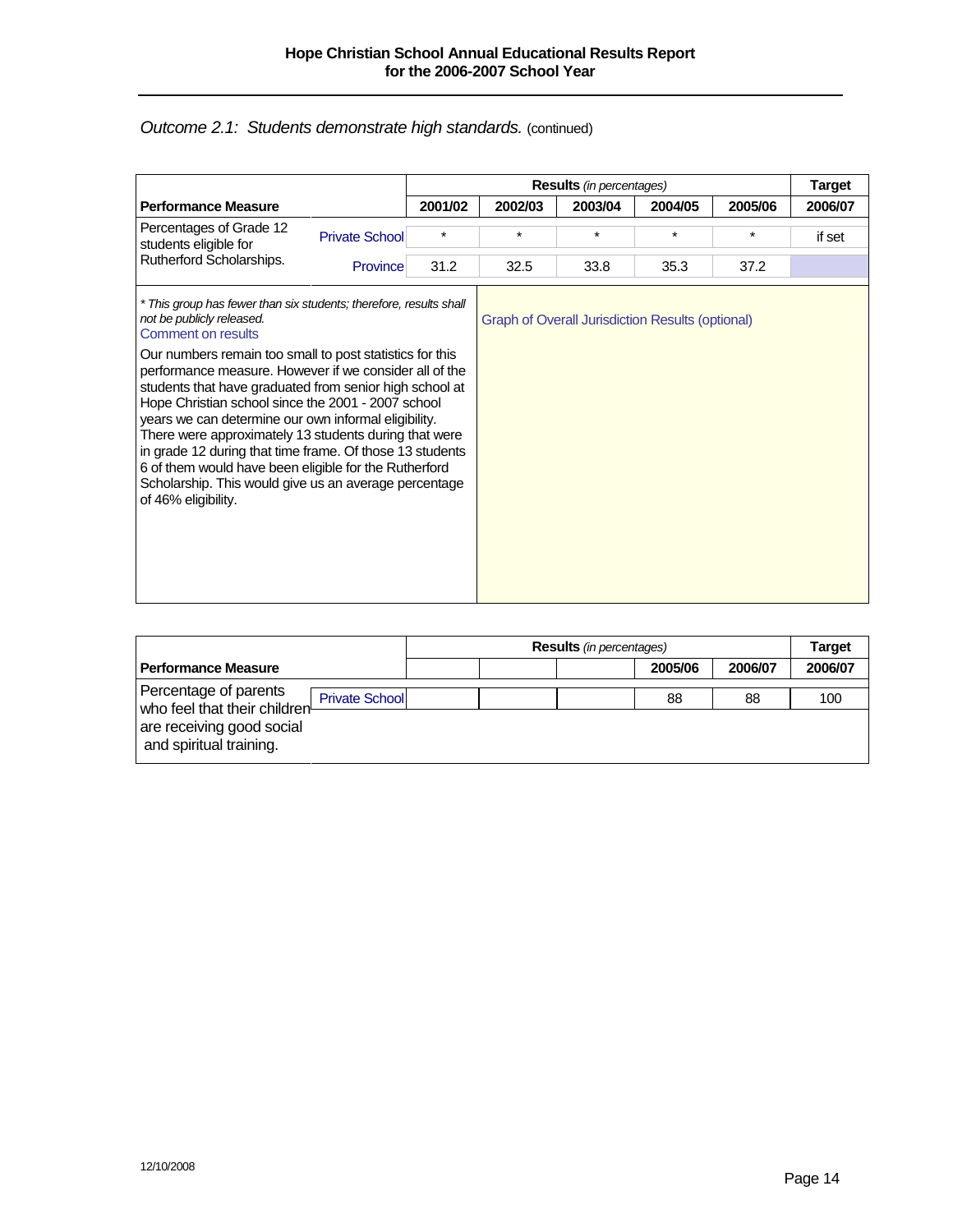|                                                                                                                                                                                                                                                                                                                                                                                                                                                                                                                                                                                                                                                                                                                                                                                                                                                                                                              |                 |             |         | <b>Results</b> (in percentages) |                                                         |          | <b>Target</b> |
|--------------------------------------------------------------------------------------------------------------------------------------------------------------------------------------------------------------------------------------------------------------------------------------------------------------------------------------------------------------------------------------------------------------------------------------------------------------------------------------------------------------------------------------------------------------------------------------------------------------------------------------------------------------------------------------------------------------------------------------------------------------------------------------------------------------------------------------------------------------------------------------------------------------|-----------------|-------------|---------|---------------------------------|---------------------------------------------------------|----------|---------------|
| <b>Performance Measure</b>                                                                                                                                                                                                                                                                                                                                                                                                                                                                                                                                                                                                                                                                                                                                                                                                                                                                                   |                 | 2001/02     | 2002/03 | 2003/04                         | 2004/05                                                 | 2005/06  | 2006/07       |
| High school to post-                                                                                                                                                                                                                                                                                                                                                                                                                                                                                                                                                                                                                                                                                                                                                                                                                                                                                         | Within 4 years: |             |         |                                 |                                                         |          |               |
| secondary transition rate                                                                                                                                                                                                                                                                                                                                                                                                                                                                                                                                                                                                                                                                                                                                                                                                                                                                                    | Private School  | 16.9        | 18.3    | $\star$                         | $\star$                                                 | $\Omega$ | if set        |
| of entering Grade 10.                                                                                                                                                                                                                                                                                                                                                                                                                                                                                                                                                                                                                                                                                                                                                                                                                                                                                        | Province        | 32.0        | 32.8    | 34.0                            | 37.0                                                    | 39.5     |               |
| (required for high school                                                                                                                                                                                                                                                                                                                                                                                                                                                                                                                                                                                                                                                                                                                                                                                                                                                                                    | Within 6 years: |             |         |                                 |                                                         |          |               |
|                                                                                                                                                                                                                                                                                                                                                                                                                                                                                                                                                                                                                                                                                                                                                                                                                                                                                                              | Private School  | $\mathbf 0$ | 57.2    | 34.2                            | 18.2                                                    | $\star$  | if set        |
|                                                                                                                                                                                                                                                                                                                                                                                                                                                                                                                                                                                                                                                                                                                                                                                                                                                                                                              | Province        | 51.2        | 51.5    | 54.4                            | 57.6                                                    | 59.5     |               |
| within four and six years<br>programs)<br>* This group has fewer than six students; therefore, results shall not be<br>publicly released.<br><b>Comment on results</b><br>(contextual information, factors affecting performance, analysis of results).<br>These numbers reflect statistics collected by the Alberta Education<br>Accountability Pillar. They are most likely including statistics from<br>our home school population. Therefore the numbers show a much<br>lower post-secondary transition rate than our school statistics<br>indicate. For most of the years the government statistics show a<br>much higher number of students used as a baseline for<br>determining the transition rate than we actually had enrolled. I have<br>statistics for only the past two years and those numbers are less<br>than six. I cannot therefore report on the transition rates for those<br>students. |                 |             |         |                                 | <b>Graph of Overall Jurisdiction Results (optional)</b> |          |               |

| Outcome 2.2: Students are well prepared for lifelong learning. |  |  |  |
|----------------------------------------------------------------|--|--|--|
|                                                                |  |  |  |

|                                                                                                   |                 |          | Results (in percentages) |         |         | <b>Target</b> |         |
|---------------------------------------------------------------------------------------------------|-----------------|----------|--------------------------|---------|---------|---------------|---------|
| <b>Performance Measure</b>                                                                        |                 | 2003/04* | 2004/05*                 | 2005/06 | 2006/07 | 2006/07       |         |
| Percentages of teachers, parents and students<br>who are satisfied that students are prepared for |                 |          |                          |         |         |               |         |
| lifelong learning (required for $K - 9$ schools).                                                 | <b>Teachers</b> |          |                          |         | 100     | 100           |         |
|                                                                                                   | <b>Parents</b>  |          |                          |         | 100     | 100           | OPTONAL |
|                                                                                                   | <b>Students</b> |          |                          |         | 90      | 100           |         |
|                                                                                                   |                 |          |                          |         |         |               |         |

\*if available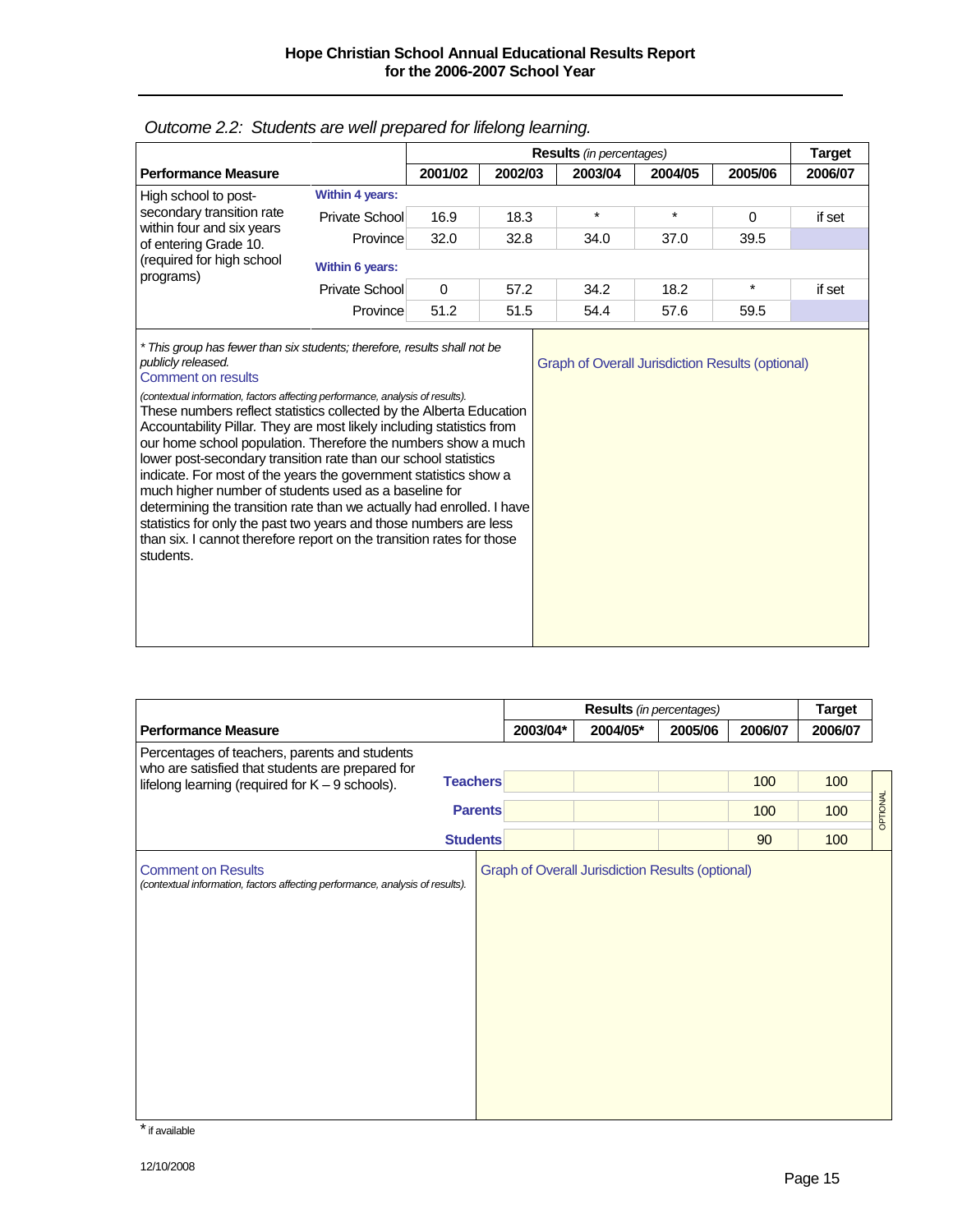|                                                                                                                                                        |                         |          | Results (in percentages)                                |         |         | <b>Target</b> |          |
|--------------------------------------------------------------------------------------------------------------------------------------------------------|-------------------------|----------|---------------------------------------------------------|---------|---------|---------------|----------|
| <b>Performance Measure</b>                                                                                                                             |                         | 2003/04* | 2004/05*                                                | 2005/06 | 2006/07 | 2006/07       |          |
| Percentages of teachers and parents who                                                                                                                | <b>Province Overall</b> | 72.2     | 74.9                                                    | 77.0    | 77.1    | if set        |          |
| and behaviours that will make them                                                                                                                     | <b>Teachers</b>         |          |                                                         |         | 100     | 100           |          |
| successful at work when they finish<br>school.                                                                                                         | <b>Parents</b>          |          |                                                         |         | 88      | 100           | OPTIONAL |
| agree that students are taught attitudes<br><b>Comment on Results</b><br>(contextual information, factors affecting performance, analysis of results). |                         |          | <b>Graph of Overall Jurisdiction Results (optional)</b> |         |         |               |          |

# *Outcome 2.3: Students are well prepared for employment.*

\*if available

## *Outcome 2.4: Students model the characteristics of active citizenship.*

|                                                                                                            |                         | Results (in percentages) |                                                         |         | <b>Target</b> |         |          |
|------------------------------------------------------------------------------------------------------------|-------------------------|--------------------------|---------------------------------------------------------|---------|---------------|---------|----------|
| <b>Performance Measure</b>                                                                                 |                         | 2003/04*                 | 2004/05*                                                | 2005/06 | 2006/07       | 2006/07 |          |
| Percentages of teachers, parents and                                                                       | <b>Province Overall</b> |                          |                                                         |         | 76.6          |         |          |
| students who are satisfied that students<br>model the characteristics of active                            | <b>Teachers</b>         |                          |                                                         |         | 100           | 100     |          |
| citizenship.                                                                                               | <b>Parents</b>          |                          |                                                         |         | 100           | 100     | OPTIONAL |
|                                                                                                            | <b>Students</b>         |                          |                                                         |         | 90            | 100     |          |
| <b>Comment on Results</b><br>(contextual information, factors affecting performance, analysis of results). |                         |                          | <b>Graph of Overall Jurisdiction Results (optional)</b> |         |               |         |          |

\*if available

.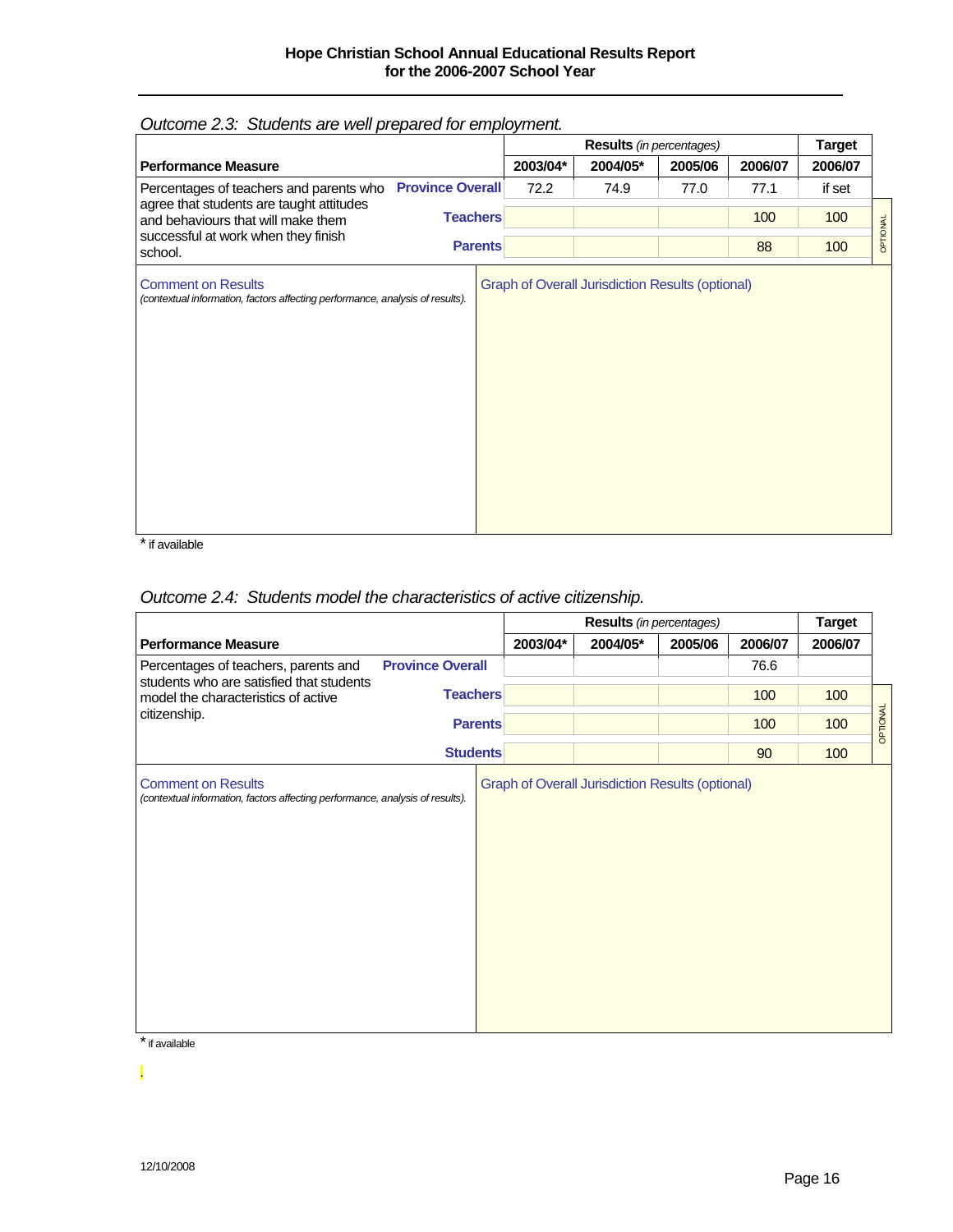# **Goal Three: Highly Responsive and Responsible Private Schools**

*Outcome 3.1: Improved results through effective working relationships with partners and stakeholders.*

|                                                                                                            |                 |          | <b>Results</b> (in percentages)                         |         |         | Target  |          |
|------------------------------------------------------------------------------------------------------------|-----------------|----------|---------------------------------------------------------|---------|---------|---------|----------|
| <b>Performance Measure</b>                                                                                 |                 | 2003/04* | 2004/05*                                                | 2005/06 | 2006/07 | 2006/07 |          |
| Percentages of teachers and parents satisfied                                                              | <b>Overall</b>  |          |                                                         |         | 100     | if set  |          |
| with parental involvement in decisions about<br>their child's education.                                   | <b>Teachers</b> |          |                                                         |         | 100     | 100     |          |
|                                                                                                            | <b>Parents</b>  |          |                                                         |         | 100     | 100     | OPTIONAL |
| <b>Comment on Results</b><br>(contextual information, factors affecting performance, analysis of results). |                 |          | <b>Graph of Overall Jurisdiction Results (optional)</b> |         |         |         |          |

 $*$  if available

|                                                                                                            |                 | <b>Results</b> (in percentages) |                                                         |         |         | <b>Target</b> |          |
|------------------------------------------------------------------------------------------------------------|-----------------|---------------------------------|---------------------------------------------------------|---------|---------|---------------|----------|
| <b>Performance Measure</b>                                                                                 |                 | 2003/04*                        | 2004/05*                                                | 2005/06 | 2006/07 | 2006/07       |          |
| Percentages of teachers and parents indicating                                                             | <b>Overall</b>  |                                 |                                                         |         | 80      | if set        |          |
| that their school has improved or stayed the<br>same in the last three years.                              | <b>Teachers</b> |                                 |                                                         |         | 100     | 100           |          |
|                                                                                                            | <b>Parents</b>  |                                 |                                                         |         | 60      | 100           | OPTIONAL |
| <b>Comment on Results</b><br>(contextual information, factors affecting performance, analysis of results). |                 |                                 | <b>Graph of Overall Jurisdiction Results (optional)</b> |         |         |               |          |

 $*$  if available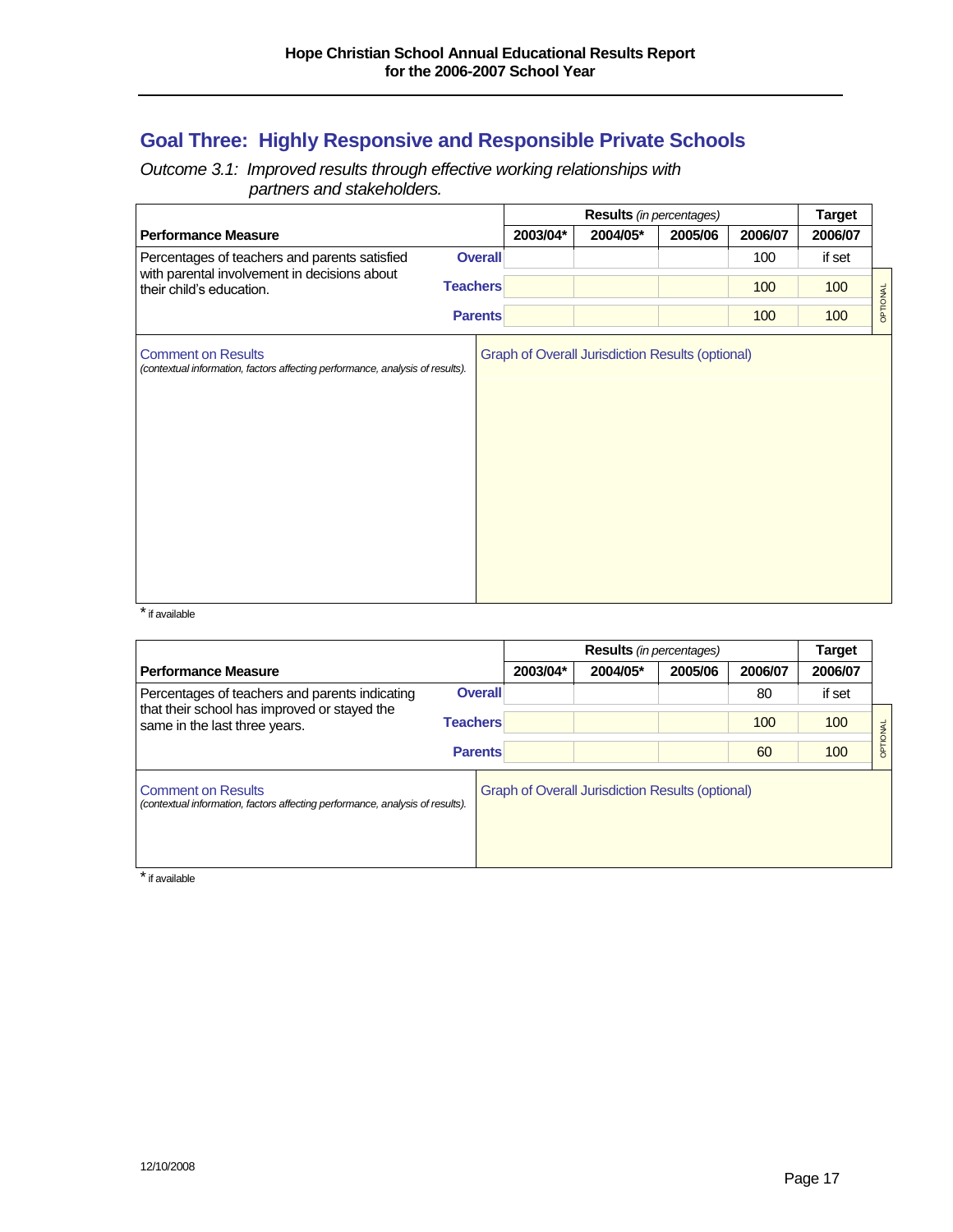|                                                                                                                                                                                                                                                                                                                              |                                                  | <b>Results</b> (in percentages) |         |         | <b>Target</b> |
|------------------------------------------------------------------------------------------------------------------------------------------------------------------------------------------------------------------------------------------------------------------------------------------------------------------------------|--------------------------------------------------|---------------------------------|---------|---------|---------------|
| <b>Performance Measure</b>                                                                                                                                                                                                                                                                                                   | 2003/04*                                         | 2004/05*                        | 2005/06 | 2006/07 | 2006/07       |
| Percentage of teachers who agree that<br><b>Teachers</b><br>professional development opportunities made<br>available through the school authority are<br>focused on school priorities, effectively address<br>their ongoing professional development needs,<br>and contribute significantly to their professional<br>growth. |                                                  |                                 |         | 100     | 100           |
| <b>Comment on Results</b><br>(contextual information, factors affecting performance, analysis of results).                                                                                                                                                                                                                   | Graph of Overall Jurisdiction Results (optional) |                                 |         |         |               |

#### *Outcome 3.2: The private school demonstrates leadership and continuous improvement.*

 $\overline{\phantom{a}}$  if available

|                                                                                          |  | <b>Results</b> (in percentages) |                                                         |         | Target  |         |
|------------------------------------------------------------------------------------------|--|---------------------------------|---------------------------------------------------------|---------|---------|---------|
| <b>Performance Measure</b>                                                               |  | 2003/04*                        | 2004/05*                                                | 2005/06 | 2006/07 | 2006/07 |
| Percentage of children who complete ABC's of reading prior<br>to entering grade 1.       |  |                                 |                                                         |         |         |         |
| <b>Comment on Results</b><br>Hope Christian School had no grade 1 students this<br>year. |  |                                 | <b>Graph of Overall Jurisdiction Results (optional)</b> |         |         |         |

|                                                                                             |                                                         | <b>Results</b> (in percentages) |          |         |         | Target  |
|---------------------------------------------------------------------------------------------|---------------------------------------------------------|---------------------------------|----------|---------|---------|---------|
| <b>Performance Measure</b>                                                                  |                                                         | 2003/04*                        | 2004/05* | 2005/06 | 2006/07 | 2006/07 |
| Percentage of students involved in:<br>community service activities;<br>off-campus programs |                                                         |                                 |          |         | 60      |         |
|                                                                                             |                                                         |                                 |          |         | 15      |         |
| <b>Comment on Results</b>                                                                   | <b>Graph of Overall Jurisdiction Results (optional)</b> |                                 |          |         |         |         |

#### Future Challenges

Include areas for improvement and how these will be addressed by the school.

We at Hope Christian School still have a much concern about students participating in the Provincial Achievement Tests There will therefore be an increased emphasis placed upon reinforcing outcomes for the four core subject areas. We have been using ADLC materials for grade 6 social studies and will also make use of materials designed to enhance the other core subject areas. As well we are having our students use ADLC materials at the grade eight and nine level in core courses.

We have also consistently encountered another problem with using statistics collected by Alberta Education for a number of reasons some of which I have already mentioned. Our numbers are always below the minimum number required for reporting and as well most of the developed statistics are inaccurate as they include students in our home school population. Most of these students do not write provincial achievement tests. If they do happen to take senior high courses they seldom finish grade 12. Another issue that we have faced in the past is that most of our students write a number of diploma exams through ADLC and the statistics from these exams are not made available to us. A simple solution, which has just become an option, is to register these students ourselves for the diploma exams. We intend to do this for all future diploma exams and have done so for the current 2007-2008 school year. This will hopefully in the future provide more statistics to use for assessing how and where to apply solutions.